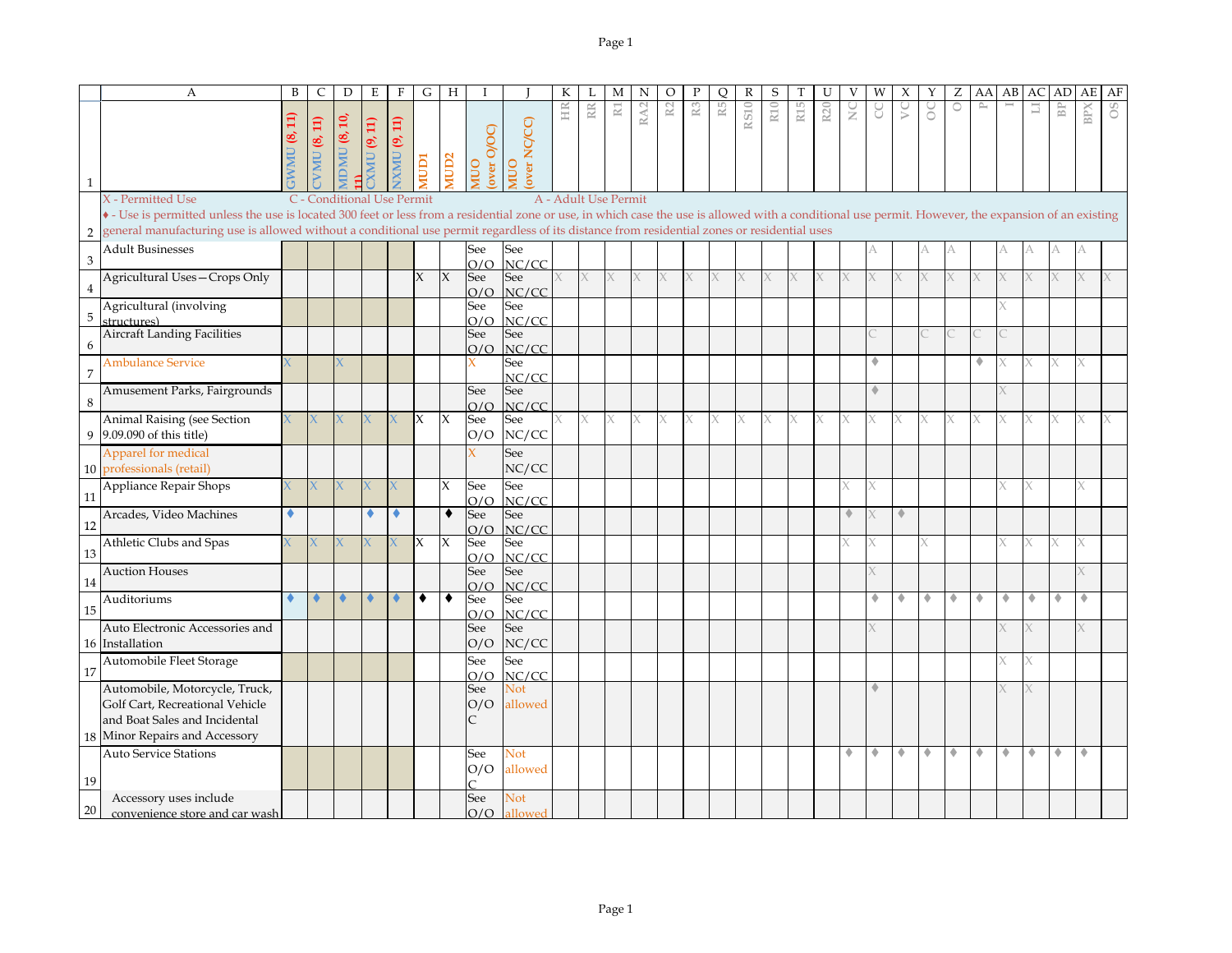|                | A                                                                                                                                                                                                     | B   | C                          | D                   | Ε           | $\mathbf F$ | G            | H                   | I          |                    | К  | L                    | М           | N               | $\circ$ | Ρ              | O              | R           | S   |                 | U               | V  | W | Х                | Y       | Ζ                   | AA | AB | AC | AD                   | AE         | AF |
|----------------|-------------------------------------------------------------------------------------------------------------------------------------------------------------------------------------------------------|-----|----------------------------|---------------------|-------------|-------------|--------------|---------------------|------------|--------------------|----|----------------------|-------------|-----------------|---------|----------------|----------------|-------------|-----|-----------------|-----------------|----|---|------------------|---------|---------------------|----|----|----|----------------------|------------|----|
|                |                                                                                                                                                                                                       | Ħ   |                            |                     |             |             |              |                     |            |                    | HR | RR                   | $\mathbb N$ | RA <sub>2</sub> | R2      | $\mathbb{R}^3$ | $\mathbb{R}^5$ | <b>RS10</b> | R10 | R <sub>15</sub> | R <sub>20</sub> | NC | g | $\triangleright$ | $\circ$ | $\circlearrowright$ | P  |    | Ш  | $\mathbb B\mathbb P$ | <b>BPX</b> | OS |
|                |                                                                                                                                                                                                       | ತ್ರ | <b>VMU (8, 11)</b>         | <b>IDMU (8, 10,</b> | XMU (9, 11) | XMU (9, 11) |              |                     | over O/OC) | over NC/CC)        |    |                      |             |                 |         |                |                |             |     |                 |                 |    |   |                  |         |                     |    |    |    |                      |            |    |
|                |                                                                                                                                                                                                       | NW  |                            |                     |             |             |              |                     |            |                    |    |                      |             |                 |         |                |                |             |     |                 |                 |    |   |                  |         |                     |    |    |    |                      |            |    |
| $\mathbf{1}$   |                                                                                                                                                                                                       |     |                            |                     |             |             | <b>ICIDI</b> | AUD <sub>2</sub>    | OUI        | OUIN               |    |                      |             |                 |         |                |                |             |     |                 |                 |    |   |                  |         |                     |    |    |    |                      |            |    |
|                | X - Permitted Use                                                                                                                                                                                     |     | C - Conditional Use Permit |                     |             |             |              |                     |            |                    |    | A - Adult Use Permit |             |                 |         |                |                |             |     |                 |                 |    |   |                  |         |                     |    |    |    |                      |            |    |
|                | • - Use is permitted unless the use is located 300 feet or less from a residential zone or use, in which case the use is allowed with a conditional use permit. However, the expansion of an existing |     |                            |                     |             |             |              |                     |            |                    |    |                      |             |                 |         |                |                |             |     |                 |                 |    |   |                  |         |                     |    |    |    |                      |            |    |
| $\overline{2}$ | general manufacturing use is allowed without a conditional use permit regardless of its distance from residential zones or residential uses                                                           |     |                            |                     |             |             |              |                     |            |                    |    |                      |             |                 |         |                |                |             |     |                 |                 |    |   |                  |         |                     |    |    |    |                      |            |    |
|                | Minor repairs to include<br>auto/boat/motorcycle/RV                                                                                                                                                   |     |                            |                     |             |             |              |                     | See<br>O/O | Not<br>allowed     |    |                      |             |                 |         |                |                |             |     |                 |                 |    |   |                  |         |                     |    |    |    |                      |            |    |
|                | (excludes major repair, paint,                                                                                                                                                                        |     |                            |                     |             |             |              |                     |            |                    |    |                      |             |                 |         |                |                |             |     |                 |                 |    |   |                  |         |                     |    |    |    |                      |            |    |
| 21             | body work)                                                                                                                                                                                            |     |                            |                     |             |             |              |                     |            |                    |    |                      |             |                 |         |                |                |             |     |                 |                 |    |   |                  |         |                     |    |    |    |                      |            |    |
|                | Automotive, Boat, Motorcycle                                                                                                                                                                          |     |                            |                     |             |             |              |                     | See        | <b>Not</b>         |    |                      |             |                 |         |                |                |             |     |                 |                 |    |   |                  |         |                     |    |    |    |                      |            |    |
|                | and RV Repair-Minor (includes                                                                                                                                                                         |     |                            |                     |             |             |              |                     | O/O        | allowed            |    |                      |             |                 |         |                |                |             |     |                 |                 |    |   |                  |         |                     |    |    |    |                      |            |    |
|                | brake, muffler and tire                                                                                                                                                                               |     |                            |                     |             |             |              |                     | C          |                    |    |                      |             |                 |         |                |                |             |     |                 |                 |    |   |                  |         |                     |    |    |    |                      |            |    |
| 22             | installation and repair)                                                                                                                                                                              |     |                            |                     |             |             |              |                     |            |                    |    |                      |             |                 |         |                |                |             |     |                 |                 |    |   |                  |         |                     |    |    |    |                      |            |    |
|                | Automotive Paint and Body<br>Repair-Major Engine Overhaul                                                                                                                                             |     |                            |                     |             |             |              |                     | See<br>O/O | Not<br>allowed     |    |                      |             |                 |         |                |                |             |     |                 |                 |    |   |                  |         |                     |    |    |    |                      |            |    |
| 23             |                                                                                                                                                                                                       |     |                            |                     |             |             |              |                     |            |                    |    |                      |             |                 |         |                |                |             |     |                 |                 |    |   |                  |         |                     |    |    |    |                      |            |    |
| 24             | <b>Auto Rentals</b>                                                                                                                                                                                   |     |                            |                     |             |             |              |                     | See<br>O/O | Not<br>allowed     |    |                      |             |                 |         |                |                |             |     |                 |                 |    |   |                  |         |                     |    |    |    |                      |            |    |
|                | <b>Auto Supply Stores</b>                                                                                                                                                                             |     |                            |                     |             |             |              | X                   | See        | Not                |    |                      |             |                 |         |                |                |             |     |                 |                 |    |   |                  |         |                     |    |    |    |                      |            |    |
| 25             |                                                                                                                                                                                                       |     |                            |                     |             |             |              |                     | O/O        | allowed            |    |                      |             |                 |         |                |                |             |     |                 |                 |    |   |                  |         |                     |    |    |    |                      |            |    |
| 26             | <b>Bakery Shops</b>                                                                                                                                                                                   |     |                            |                     |             |             |              | X                   | See        | See                |    |                      |             |                 |         |                |                |             |     |                 |                 |    |   |                  |         |                     |    |    |    |                      |            |    |
|                | Bakery-Commercial                                                                                                                                                                                     |     |                            |                     |             |             |              |                     | O/O<br>See | NC/CC<br>See       |    |                      |             |                 |         |                |                |             |     |                 |                 |    |   |                  |         |                     |    |    |    |                      |            |    |
| 27             |                                                                                                                                                                                                       |     |                            |                     |             |             |              |                     | O/O        | NC/CC              |    |                      |             |                 |         |                |                |             |     |                 |                 |    |   |                  |         |                     |    |    |    |                      |            |    |
|                | <b>Banks-Financial Institutions</b>                                                                                                                                                                   |     | X.                         |                     |             |             | $\chi$       | $\mathsf{X}$        | See        | See                |    |                      |             |                 |         |                |                |             |     |                 |                 |    |   |                  |         |                     |    |    |    |                      |            |    |
| 28             |                                                                                                                                                                                                       |     |                            |                     |             |             |              |                     | O/O        | NC/CC              |    |                      |             |                 |         |                |                |             |     |                 |                 |    |   |                  |         |                     |    |    |    |                      |            |    |
| 29             | <b>Barber and Beauty Colleges</b>                                                                                                                                                                     |     |                            |                     |             | X           |              | X                   | See<br>O/O | See<br>NC/CC       |    |                      |             |                 |         |                |                |             |     |                 |                 |    |   |                  |         | X                   |    |    |    |                      |            |    |
|                | Boat Sales New and Used                                                                                                                                                                               |     |                            |                     |             |             |              |                     | See        | Not                |    |                      |             |                 |         |                |                |             |     |                 |                 |    |   |                  |         |                     |    |    |    |                      |            |    |
|                | 30 Including Repairs and Accessory                                                                                                                                                                    |     |                            |                     |             |             |              |                     | O/O        | allowed            |    |                      |             |                 |         |                |                |             |     |                 |                 |    |   |                  |         |                     |    |    |    |                      |            |    |
| 31             | Boarding and Rooming Houses                                                                                                                                                                           |     |                            |                     |             |             | $\chi$       | X                   | See        | See                |    |                      |             |                 |         |                |                |             |     |                 |                 |    |   |                  |         |                     |    |    |    |                      |            |    |
|                | <b>Bowling Alley</b>                                                                                                                                                                                  |     |                            |                     |             |             |              | $\mathsf{X}$        | O/O<br>See | NC/CC<br>See       |    |                      |             |                 |         |                |                |             |     |                 |                 |    |   |                  |         |                     |    |    |    |                      |            |    |
| 32             |                                                                                                                                                                                                       |     |                            |                     |             |             |              |                     | O/O        | NC/CC              |    |                      |             |                 |         |                |                |             |     |                 |                 |    |   |                  |         |                     |    |    |    |                      |            |    |
|                | <b>Building Material Sales</b>                                                                                                                                                                        |     |                            |                     |             |             |              |                     | See        | See                |    |                      |             |                 |         |                |                |             |     |                 |                 |    |   |                  |         |                     |    |    |    |                      |            |    |
| 33             |                                                                                                                                                                                                       |     |                            |                     |             |             |              |                     | O/O        | NC/CC              |    |                      |             |                 |         |                |                |             |     |                 |                 |    |   |                  |         |                     |    |    |    |                      |            |    |
| 34             | With outdoor storage                                                                                                                                                                                  |     |                            |                     |             |             |              |                     | See<br>O/O | See<br>NC/CC       |    |                      |             |                 |         |                |                |             |     |                 |                 |    |   |                  |         |                     |    |    |    |                      |            |    |
| 35             | Building Material Storage Yards                                                                                                                                                                       |     |                            |                     |             |             |              |                     | See<br>O/O | See<br>NC/CC       |    |                      |             |                 |         |                |                |             |     |                 |                 |    |   |                  |         |                     |    |    |    |                      |            |    |
| 36             | Bus, Rail and Taxi Stations                                                                                                                                                                           |     |                            |                     |             |             |              |                     | See<br>O/O | See<br>NC/CC       |    |                      |             |                 |         |                |                |             |     |                 |                 |    | ۰ |                  |         |                     |    |    |    |                      |            |    |
|                | <b>Business Equipment Sales</b>                                                                                                                                                                       |     |                            |                     |             |             | $\mathsf{X}$ | $\boldsymbol{\chi}$ | See        | See                |    |                      |             |                 |         |                |                |             |     |                 |                 |    |   |                  |         |                     |    |    |    |                      |            |    |
| 37             | (includes repairs)                                                                                                                                                                                    |     |                            |                     |             |             |              |                     | O/O        | NC/CC              |    |                      |             |                 |         |                |                |             |     |                 |                 |    |   |                  |         |                     |    |    |    |                      |            |    |
| 38             | <b>Business Schools</b>                                                                                                                                                                               |     | X.                         |                     |             |             | X            | $\overline{X}$      | See        | See<br>$O/O$ NC/CC |    |                      |             |                 |         |                |                |             |     |                 |                 |    |   |                  |         |                     |    |    |    |                      |            |    |
|                |                                                                                                                                                                                                       |     |                            |                     |             |             |              |                     |            |                    |    |                      |             |                 |         |                |                |             |     |                 |                 |    |   |                  |         |                     |    |    |    |                      |            |    |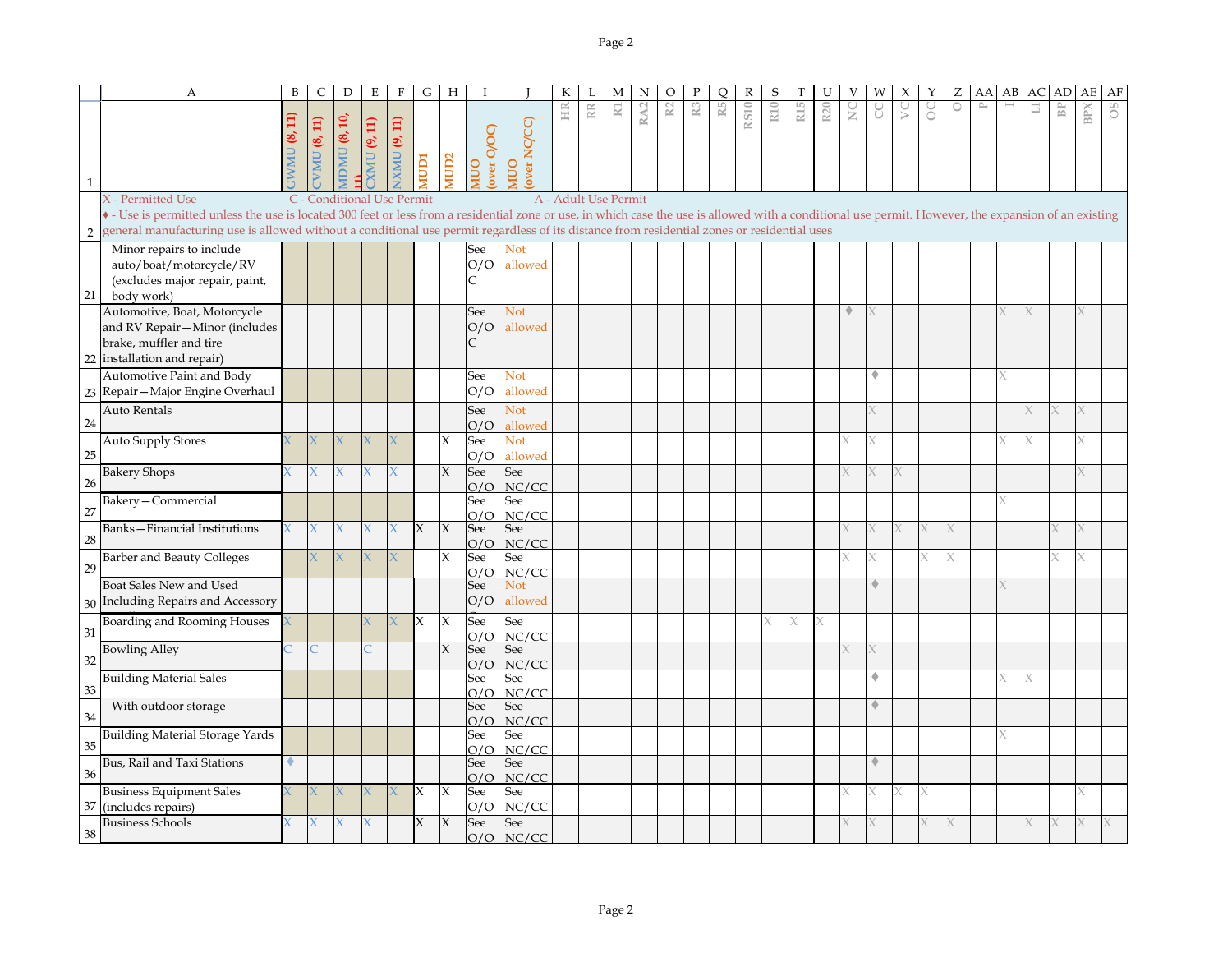|              | A                                                                                                                                                                                                     | B              | $\mathsf{C}$               | $\mathbf D$   | $\mathbf E$            | $\mathbf{F}$            | G            | H                | Ι                  |                    | К  |             | М                     | N               | O              | $\mathbf P$    | Q  | R           | S               |     | U               | V             | W | Х | Υ | Ζ       | AA                          | AB | AC                   | AD                          | AE          | AF |
|--------------|-------------------------------------------------------------------------------------------------------------------------------------------------------------------------------------------------------|----------------|----------------------------|---------------|------------------------|-------------------------|--------------|------------------|--------------------|--------------------|----|-------------|-----------------------|-----------------|----------------|----------------|----|-------------|-----------------|-----|-----------------|---------------|---|---|---|---------|-----------------------------|----|----------------------|-----------------------------|-------------|----|
|              |                                                                                                                                                                                                       |                | <b>VMU (8, 11)</b>         | $DMU$ (8, 10, | (9, 11)<br><b>UNIX</b> | (9, 11)<br><b>UNINY</b> | <b>ICIDI</b> | AUD <sub>2</sub> | over O/OC)<br>OUIN | over NC/CC)<br>OUM | HR | $\mathbb R$ | $\overline{\text{R}}$ | RA <sub>2</sub> | R <sub>2</sub> | R <sub>3</sub> | R5 | <b>RS10</b> | R <sub>10</sub> | R15 | R <sub>20</sub> | $\frac{C}{Z}$ | g | S | S | $\circ$ | $\mathbb{P}^1$              |    | Ħ                    | $\mathbb B\mathbb P$        | BPX         | 80 |
| $\mathbf{1}$ | X - Permitted Use                                                                                                                                                                                     |                | C - Conditional Use Permit |               |                        |                         |              |                  |                    |                    |    |             | A - Adult Use Permit  |                 |                |                |    |             |                 |     |                 |               |   |   |   |         |                             |    |                      |                             |             |    |
|              | • - Use is permitted unless the use is located 300 feet or less from a residential zone or use, in which case the use is allowed with a conditional use permit. However, the expansion of an existing |                |                            |               |                        |                         |              |                  |                    |                    |    |             |                       |                 |                |                |    |             |                 |     |                 |               |   |   |   |         |                             |    |                      |                             |             |    |
| 2            | general manufacturing use is allowed without a conditional use permit regardless of its distance from residential zones or residential uses                                                           |                |                            |               |                        |                         |              |                  |                    |                    |    |             |                       |                 |                |                |    |             |                 |     |                 |               |   |   |   |         |                             |    |                      |                             |             |    |
| 39           | <b>Business Supply Stores</b>                                                                                                                                                                         |                |                            |               |                        |                         | IX.          | ΙX               | See<br>O/O         | See<br>NC/CC       |    |             |                       |                 |                |                |    |             |                 |     |                 |               |   |   |   |         |                             |    |                      |                             |             |    |
| 40           | Cabinet Shop                                                                                                                                                                                          |                |                            |               |                        |                         |              |                  | See<br>O/O         | See<br>NC/CC       |    |             |                       |                 |                |                |    |             |                 |     |                 |               |   |   |   |         |                             |    |                      |                             |             |    |
| 41           | Caretakers Residence <sup>1</sup>                                                                                                                                                                     |                |                            |               |                        |                         | ٠            | ٠                | See<br>O/O         | See<br>NC/CC       |    |             |                       |                 |                |                |    |             |                 |     |                 | ۰             | ٠ |   | ۰ | ٠       | ۰                           | ۰  | ۰                    | ٠                           | ۰           |    |
| 42           | Car Wash                                                                                                                                                                                              |                |                            |               |                        |                         |              |                  | See<br>O/O         | Not<br>allowed     |    |             |                       |                 |                |                |    |             |                 |     |                 |               |   |   |   |         |                             |    |                      |                             |             |    |
| 43           | Accessory to auto related use                                                                                                                                                                         |                |                            |               |                        |                         |              |                  | See<br>O/O         | See<br>NC/CC       |    |             |                       |                 |                |                |    |             |                 |     |                 | ٠             |   |   |   |         |                             |    |                      |                             |             |    |
| 44           | <b>Catering Service</b>                                                                                                                                                                               |                |                            |               |                        | X                       |              |                  | See<br>O/O         | See<br>NC/CC       |    |             |                       |                 |                |                |    |             |                 |     |                 |               |   |   |   |         |                             |    |                      |                             | Χ           |    |
| 45           | Cemetery (Human or Pet) With<br>or Without Accessory Mortuary<br>and Cremation Services<br>(Minimum 10-acre site required)                                                                            |                |                            |               |                        |                         |              |                  | See<br>O/O<br>C    | See<br>NC/CC       |    |             |                       |                 |                |                |    |             |                 |     |                 |               |   |   |   |         |                             |    |                      |                             |             |    |
| 46           | Churches <sup>2</sup>                                                                                                                                                                                 |                |                            |               |                        |                         | ٠            | ٠                | See<br>O/O         | See<br>NC/CC       |    |             |                       |                 |                |                |    |             |                 |     |                 | ۰             | ۰ |   | ۰ | ۰       | $\color{red} \blacklozenge$ | ۰  | $\ddot{\phantom{1}}$ | $\color{red} \blacklozenge$ | $\triangle$ |    |
| 47           | Clubs                                                                                                                                                                                                 |                |                            |               |                        |                         | ٠            | ٠                | See<br>O/O         | See<br>NC/CC       |    |             |                       |                 |                |                |    | ۰           | ٠               | ۰   | ٠               | ٠             | ٠ |   | ۰ |         | ۰                           |    |                      |                             |             |    |
| 48           | Commercial Radio or Television<br>Stations                                                                                                                                                            |                |                            |               |                        |                         |              |                  |                    |                    |    |             |                       |                 |                |                |    |             |                 |     |                 |               |   |   |   |         |                             |    |                      |                             |             |    |
| 49           | With on-site antenna                                                                                                                                                                                  |                |                            |               |                        |                         |              |                  | See<br>O/O         | See<br>NC/CC       |    |             |                       |                 |                |                |    |             |                 |     |                 |               |   |   |   |         |                             |    |                      |                             |             |    |
| 50           | Without on-site antenna                                                                                                                                                                               |                |                            |               |                        |                         |              |                  | See<br>O/O         | See<br>NC/CC       |    |             |                       |                 |                |                |    |             |                 |     |                 |               |   |   |   |         |                             |    |                      |                             |             |    |
| 51           | Communications Facilities (See<br>Section 9.09.040 of this title)                                                                                                                                     |                |                            |               |                        |                         |              |                  |                    |                    |    |             |                       |                 |                |                |    |             |                 |     |                 |               |   |   |   |         |                             |    |                      |                             |             |    |
| 52           | <b>Computer Sales</b>                                                                                                                                                                                 |                |                            |               |                        |                         |              |                  |                    |                    |    |             |                       |                 |                |                |    |             |                 |     |                 |               |   |   |   |         |                             |    |                      |                             |             |    |
| 53           | With service and repairs                                                                                                                                                                              |                |                            |               |                        |                         |              | X                | See<br>O/O         | See<br>NC/CC       |    |             |                       |                 |                |                |    |             |                 |     |                 |               |   |   |   |         |                             |    |                      |                             |             |    |
| 54           | Service and repair only                                                                                                                                                                               | $\overline{X}$ |                            |               |                        |                         |              | $\chi$           | See<br>O/O         | See<br>NC/CC       |    |             |                       |                 |                |                |    |             |                 |     |                 |               |   |   |   |         |                             | K  |                      |                             |             |    |
| 55           | Contractors Storage Yard                                                                                                                                                                              |                |                            |               |                        |                         |              |                  | See<br>O/O         | See<br>NC/CC       |    |             |                       |                 |                |                |    |             |                 |     |                 |               |   |   |   |         |                             |    |                      |                             |             |    |
|              | Convalescent Homes/Assisted<br>56 Living                                                                                                                                                              |                | ٠                          |               |                        | ٠                       | ٠            | $\bullet$        | See<br>O/O         | See<br>NC/CC       |    |             |                       |                 |                |                |    |             |                 |     |                 | ۰             | ۰ | ۰ | ۰ | ۰       | $\ddot{\phantom{1}}$        |    |                      |                             |             |    |
| 57           | Convenience Stores                                                                                                                                                                                    |                |                            |               |                        |                         |              |                  |                    |                    |    |             |                       |                 |                |                |    |             |                 |     |                 |               |   |   |   |         |                             |    |                      |                             |             |    |
| 58           | With drive-through                                                                                                                                                                                    |                |                            |               |                        |                         |              | X                | See<br>O/O         | Not<br>allowed     |    |             |                       |                 |                |                |    |             |                 |     |                 |               |   |   |   |         |                             |    |                      |                             |             |    |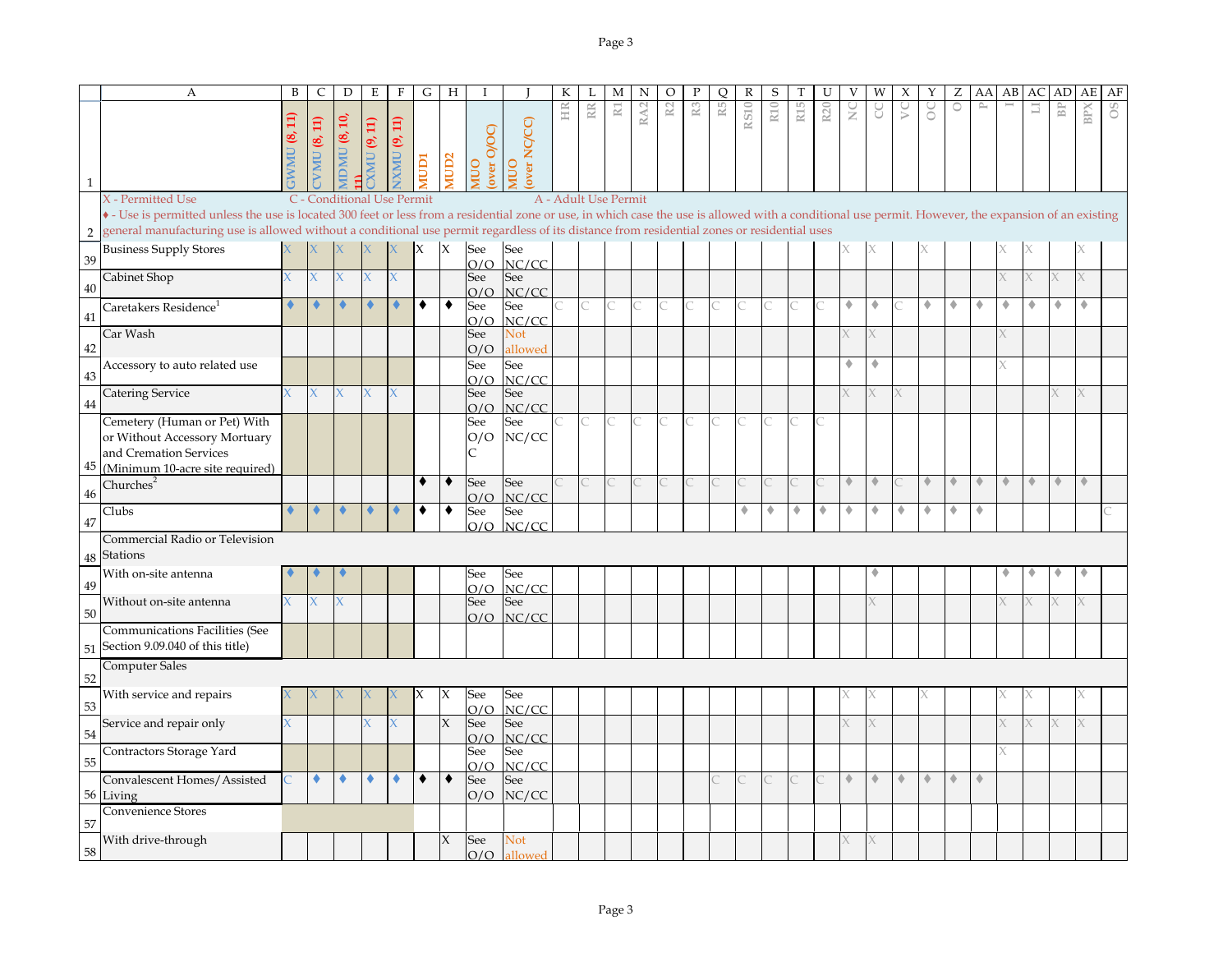|                | А                                                                                                                                                                                                                                                                                                                                                    | B | C            | D                          | Ε                        | $\mathbf F$  | G      | H                |                    |                    | К                    |           | М                     | N               | O  | Ρ              | Q              | R           | S               |                 |     |             | W | Х  | Y | Ζ       | AA           | AB | AC          | AD                   | AЕ  | AF |
|----------------|------------------------------------------------------------------------------------------------------------------------------------------------------------------------------------------------------------------------------------------------------------------------------------------------------------------------------------------------------|---|--------------|----------------------------|--------------------------|--------------|--------|------------------|--------------------|--------------------|----------------------|-----------|-----------------------|-----------------|----|----------------|----------------|-------------|-----------------|-----------------|-----|-------------|---|----|---|---------|--------------|----|-------------|----------------------|-----|----|
| $\mathbf{1}$   |                                                                                                                                                                                                                                                                                                                                                      | Ħ | VMU $(8,11)$ | ຊີ<br>S,<br><b>DMU</b>     | $\Xi$<br>G,<br><b>UM</b> | XMU (9, 11)  | ICIDI  | IUD <sub>2</sub> | over O/OC)<br>OUIN | over NC/CC)<br>OUI | HIR                  | <b>RR</b> | $\overline{\text{R}}$ | RA <sub>2</sub> | R2 | $\mathbb{R}^3$ | $\mathbb{R}^5$ | <b>RS10</b> | R <sub>10</sub> | R <sub>15</sub> | R20 | ž           | g | yc | ŏ | $\circ$ | $\mathbb{P}$ |    | $_{\rm LI}$ | $\mathbb B\mathbb P$ | BPX | 8O |
|                | X - Permitted Use                                                                                                                                                                                                                                                                                                                                    |   |              | C - Conditional Use Permit |                          |              |        |                  |                    |                    | A - Adult Use Permit |           |                       |                 |    |                |                |             |                 |                 |     |             |   |    |   |         |              |    |             |                      |     |    |
| $\overline{2}$ | • - Use is permitted unless the use is located 300 feet or less from a residential zone or use, in which case the use is allowed with a conditional use permit. However, the expansion of an existing<br>general manufacturing use is allowed without a conditional use permit regardless of its distance from residential zones or residential uses |   |              |                            |                          |              |        |                  |                    |                    |                      |           |                       |                 |    |                |                |             |                 |                 |     |             |   |    |   |         |              |    |             |                      |     |    |
| 59             | Without drive-through                                                                                                                                                                                                                                                                                                                                |   |              |                            |                          |              |        |                  | See<br>O/O         | Not<br>allowed     |                      |           |                       |                 |    |                |                |             |                 |                 |     |             |   |    |   |         |              |    |             |                      |     |    |
| 60             | With alcohol sales                                                                                                                                                                                                                                                                                                                                   | ٠ |              |                            |                          | ۰            |        | $\bullet$        | See<br>O/O         | Not<br>allowed     |                      |           |                       |                 |    |                |                |             |                 |                 |     | $\triangle$ | ۰ |    |   |         |              |    |             |                      |     |    |
|                | Convention Hall, Trade Show,<br>Exhibit Building with Incidental<br>61 Food Services                                                                                                                                                                                                                                                                 |   |              |                            |                          |              |        |                  | See<br>O/O         | See<br>NC/CC       |                      |           |                       |                 |    |                |                |             |                 |                 |     |             | ٠ |    | ۰ |         | ۰            |    |             | ٠                    | ٠   |    |
| 62             | Copy Shops                                                                                                                                                                                                                                                                                                                                           |   | X            | X.                         | $\chi$                   | $\chi$       | $\chi$ | $\chi$           | See<br>O/O         | See<br>NC/CC       |                      |           |                       |                 |    |                |                |             |                 |                 |     |             |   | X  |   | X       |              |    |             |                      |     |    |
| 63             | Country Club                                                                                                                                                                                                                                                                                                                                         |   |              |                            |                          |              |        |                  | See<br>O/O         | See<br>NC/CC       |                      |           |                       |                 |    |                |                |             |                 |                 |     |             |   |    |   |         |              |    |             |                      |     |    |
| 64             | Dancing, Art, Music and Similar<br><b>Schools</b>                                                                                                                                                                                                                                                                                                    |   | X            |                            |                          |              | X      | $\chi$           | See<br>O/O         | See<br>NC/CC       |                      |           |                       |                 |    |                |                |             |                 |                 |     |             |   |    |   |         |              |    |             |                      |     |    |
| 65             | Day Care Centers                                                                                                                                                                                                                                                                                                                                     |   |              |                            |                          |              | ٠      | ٠                | See<br>O/O         | See<br>NC/CC       |                      |           |                       |                 |    |                |                |             |                 |                 |     | ۰           | ۰ | ۰  | ۰ | ۰       | ۰            | ۰  | ۰           | ۰                    | ۰   |    |
| 66             | Delicatessens                                                                                                                                                                                                                                                                                                                                        |   | X.           | X                          | X                        | X            | $\chi$ | $\chi$           | See<br>O/O         | See<br>NC/CC       |                      |           |                       |                 |    |                |                |             |                 |                 |     |             |   |    |   |         |              |    |             |                      |     |    |
| 67             | Diaper Supply Service                                                                                                                                                                                                                                                                                                                                |   |              |                            |                          |              |        |                  |                    |                    |                      |           |                       |                 |    |                |                |             |                 |                 |     |             |   |    |   |         |              |    |             |                      |     |    |
| 68             | Laundry with fleet storage                                                                                                                                                                                                                                                                                                                           |   |              |                            |                          |              |        |                  | See<br>O/O         | See<br>NC/CC       |                      |           |                       |                 |    |                |                |             |                 |                 |     |             |   |    |   |         |              |    |             |                      |     |    |
| 69             | Disposal company                                                                                                                                                                                                                                                                                                                                     |   |              |                            |                          |              |        |                  | See<br>O/O         | See<br>NC/CC       |                      |           |                       |                 |    |                |                |             |                 |                 |     |             |   |    |   |         |              |    |             |                      |     |    |
| 70             | Drapery Shops                                                                                                                                                                                                                                                                                                                                        |   |              |                            |                          |              |        | X                | See<br>O/O         | See<br>NC/CC       |                      |           |                       |                 |    |                |                |             |                 |                 |     |             |   |    |   |         |              |    |             |                      |     |    |
| 71             | Dressmaking Shops                                                                                                                                                                                                                                                                                                                                    |   |              |                            |                          |              |        | X                | See<br>O/O         | See<br>NC/CC       |                      |           |                       |                 |    |                |                |             |                 |                 |     |             |   |    |   |         |              |    |             |                      |     |    |
| 72             | Driving School                                                                                                                                                                                                                                                                                                                                       |   | X.           |                            |                          | $\mathsf{X}$ | X      | $\chi$           | See<br>O/O         | See<br>NC/CC       |                      |           |                       |                 |    |                |                |             |                 |                 |     |             |   |    |   | χ       |              |    |             |                      | X.  |    |
| 73             | Drug Stores                                                                                                                                                                                                                                                                                                                                          |   | X.           | X.                         | X.                       |              |        | X                | See<br>O/O         | See<br>NC/CC       |                      |           |                       |                 |    |                |                |             |                 |                 |     |             |   |    |   |         |              |    |             |                      |     |    |
| 74             | Dry Cleaning or Laundry                                                                                                                                                                                                                                                                                                                              |   |              |                            |                          |              |        |                  |                    |                    |                      |           |                       |                 |    |                |                |             |                 |                 |     |             |   |    |   |         |              |    |             |                      |     |    |
| 75             | a. Dry Cleaning                                                                                                                                                                                                                                                                                                                                      |   |              |                            |                          |              |        |                  | See<br>O/O         | See<br>NC/CC       |                      |           |                       |                 |    |                |                |             |                 |                 |     |             |   |    |   |         |              |    |             |                      |     |    |
| 76             | b. Laundromat                                                                                                                                                                                                                                                                                                                                        |   |              |                            |                          |              | $\chi$ | $\chi$           | See<br>O/O         | See<br>NC/CC       |                      |           |                       |                 |    |                |                |             |                 |                 |     |             |   |    |   |         |              |    |             |                      |     |    |
| 77             | c. Laundry Commercial                                                                                                                                                                                                                                                                                                                                |   |              |                            |                          |              |        |                  | See<br>O/O         | See<br>NC/CC       |                      |           |                       |                 |    |                |                |             |                 |                 |     |             |   |    |   |         |              |    |             |                      |     |    |
| 78             | Electronic and TV Repair Shop                                                                                                                                                                                                                                                                                                                        |   | X.           | X                          | X.                       | X            | X      | $\chi$           | See<br>O/O         | See<br>NC/CC       |                      |           |                       |                 |    |                |                |             |                 |                 |     |             |   |    |   |         |              |    |             |                      | K.  |    |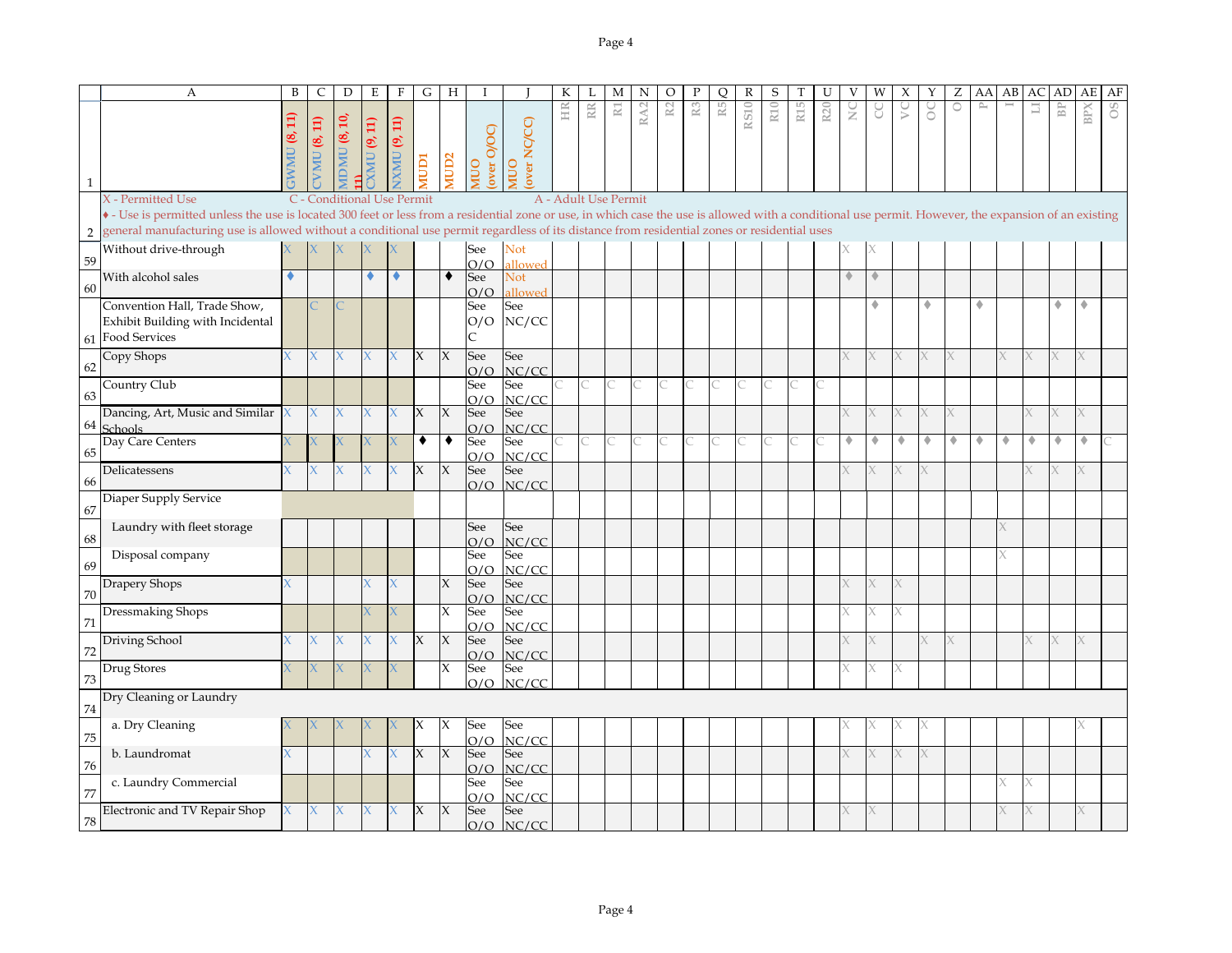|            | A                                                                                                                                                                                                                                                                                                                                                    | B                       | C              | D                          | Ε               | $\mathbf{F}$       | G            | H                   |                                     |                            | К                    |              | М                     | N               | O  |                | O             | R           | S               |                 | U               | V             | W | Х                                        | Υ              | Ζ       | AA       | AB | AC     | AD                   | AE         | AF             |
|------------|------------------------------------------------------------------------------------------------------------------------------------------------------------------------------------------------------------------------------------------------------------------------------------------------------------------------------------------------------|-------------------------|----------------|----------------------------|-----------------|--------------------|--------------|---------------------|-------------------------------------|----------------------------|----------------------|--------------|-----------------------|-----------------|----|----------------|---------------|-------------|-----------------|-----------------|-----------------|---------------|---|------------------------------------------|----------------|---------|----------|----|--------|----------------------|------------|----------------|
| 1          |                                                                                                                                                                                                                                                                                                                                                      | $\Xi$<br>M <sub>0</sub> | $MU$ $(8, 11)$ | <b>IDMU</b> (8, 10,        | <b>CK 4 DND</b> | $N$ $N$ $U(9, 11)$ | <b>ICIDI</b> | <b>MUD2</b>         | over O/OC)<br>OUN                   | over NC/CC)<br><b>NIUO</b> | HR                   | $\mathbb{R}$ | $\overline{\text{R}}$ | RA <sub>2</sub> | R2 | R <sub>3</sub> | $\mathbb{R}5$ | <b>RS10</b> | R <sub>10</sub> | R <sub>15</sub> | R <sub>20</sub> | $\frac{C}{Z}$ |   | $\mathop{\mathop{\mathcal{V}}}\nolimits$ | $\rm ^{\circ}$ | $\circ$ | $\simeq$ |    | $\Box$ | $\mathbb B\mathbb P$ | <b>BPX</b> | O <sub>S</sub> |
|            | X - Permitted Use                                                                                                                                                                                                                                                                                                                                    |                         |                | C - Conditional Use Permit |                 |                    |              |                     |                                     |                            | A - Adult Use Permit |              |                       |                 |    |                |               |             |                 |                 |                 |               |   |                                          |                |         |          |    |        |                      |            |                |
| $\sqrt{2}$ | • - Use is permitted unless the use is located 300 feet or less from a residential zone or use, in which case the use is allowed with a conditional use permit. However, the expansion of an existing<br>general manufacturing use is allowed without a conditional use permit regardless of its distance from residential zones or residential uses |                         |                |                            |                 |                    |              |                     |                                     |                            |                      |              |                       |                 |    |                |               |             |                 |                 |                 |               |   |                                          |                |         |          |    |        |                      |            |                |
| 79         | <b>Equestrian Centers, Riding</b><br>Academies, Commercial Stables<br>(including incidental sales of<br>feed and tack)                                                                                                                                                                                                                               |                         |                |                            |                 |                    |              |                     | See<br>O/O<br>C                     | See<br>NC/CC               |                      |              |                       |                 |    |                |               |             |                 |                 |                 |               |   |                                          |                |         |          |    |        |                      |            |                |
| 80         | <b>Escort Services</b>                                                                                                                                                                                                                                                                                                                               |                         |                |                            |                 |                    |              |                     |                                     | Not<br><b>illowed</b>      |                      |              |                       |                 |    |                |               |             |                 |                 |                 |               |   |                                          |                |         |          |    |        |                      |            |                |
| 81         | Exterminators                                                                                                                                                                                                                                                                                                                                        |                         |                |                            |                 |                    |              |                     | See<br>O/O                          | See<br>NC/CC               |                      |              |                       |                 |    |                |               |             |                 |                 |                 |               |   |                                          |                |         |          |    |        | X                    | X.         |                |
| 82         | Feed and Grain Stores                                                                                                                                                                                                                                                                                                                                |                         |                |                            |                 |                    |              |                     | See<br>O/O                          | See<br>NC/CC               |                      |              |                       |                 |    |                |               |             |                 |                 |                 |               |   |                                          |                |         |          |    |        |                      |            |                |
| 83         | <b>Fire and Police Stations</b>                                                                                                                                                                                                                                                                                                                      |                         |                |                            |                 |                    | X            | X                   | See                                 | See                        |                      | X            | X                     |                 |    |                |               |             |                 |                 |                 |               |   |                                          |                |         |          |    |        |                      |            |                |
|            | Floor Covering Stores (may<br>include incidental repairs with<br>84 installation service)                                                                                                                                                                                                                                                            |                         |                |                            |                 |                    |              | $\chi$              | O/O<br>See<br>O/O<br>$\overline{C}$ | NC/CC<br>See<br>NC/CC      |                      |              |                       |                 |    |                |               |             |                 |                 |                 |               |   |                                          |                |         |          |    |        |                      |            |                |
| 85         | Fortunetelling                                                                                                                                                                                                                                                                                                                                       |                         |                |                            |                 |                    |              |                     | See<br>O/O                          | Not<br><b>illowed</b>      |                      |              |                       |                 |    |                |               |             |                 |                 |                 |               |   |                                          |                |         |          |    |        |                      |            |                |
| 86         | Fraternity/Sorority                                                                                                                                                                                                                                                                                                                                  |                         |                |                            |                 |                    |              |                     | See<br>O/O                          | See<br>NC/CC               |                      |              |                       |                 |    |                |               |             |                 |                 |                 |               |   |                                          |                |         |          |    |        |                      |            |                |
| 87         | Frozen Food Locker                                                                                                                                                                                                                                                                                                                                   |                         |                |                            |                 |                    |              |                     | See<br>O/O                          | See<br>NC/CC               |                      |              |                       |                 |    |                |               |             |                 |                 |                 |               |   |                                          |                |         |          |    |        |                      |            |                |
| 88         | <b>Gasoline Dispensing</b>                                                                                                                                                                                                                                                                                                                           |                         |                |                            |                 |                    |              |                     |                                     |                            |                      |              |                       |                 |    |                |               |             |                 |                 |                 |               |   |                                          |                |         |          |    |        |                      |            |                |
|            | Nonretail accessory to an auto-<br>89 related use                                                                                                                                                                                                                                                                                                    |                         |                |                            |                 |                    |              |                     | See<br>O/O                          | Not<br>allowed             |                      |              |                       |                 |    |                |               |             |                 |                 |                 |               |   |                                          |                |         |          |    |        |                      |            |                |
|            | Glass Shops and Glass<br>90 Studios - Stained, etc.                                                                                                                                                                                                                                                                                                  |                         | X.             |                            |                 |                    |              | $\chi$              | See<br>O/O                          | See<br>NC/CC               |                      |              |                       |                 |    |                |               |             |                 |                 |                 |               |   |                                          |                |         |          |    |        |                      |            |                |
| 91         | Golf Courses or Golf Driving<br>Ranges with Incidental<br>Commercial Uses                                                                                                                                                                                                                                                                            |                         |                |                            |                 |                    |              |                     | See<br>O/O<br>C                     | See<br>NC/CC               |                      |              |                       |                 |    |                |               |             |                 |                 |                 |               |   |                                          |                |         |          |    |        |                      |            |                |
| 92         | <b>Gun Shops</b>                                                                                                                                                                                                                                                                                                                                     |                         |                |                            |                 |                    |              |                     | See<br>O/O                          | Not<br>allowed             |                      |              |                       |                 |    |                |               |             |                 |                 |                 |               |   |                                          |                |         |          |    |        |                      |            |                |
| 93         | Gymnasiums                                                                                                                                                                                                                                                                                                                                           |                         |                |                            |                 |                    |              | $\boldsymbol{\chi}$ | See<br>O/O                          | See<br>NC/CC               |                      |              |                       |                 |    |                |               |             |                 |                 |                 |               |   |                                          |                |         |          |    |        |                      |            |                |
| 94         | Handicapped Housing                                                                                                                                                                                                                                                                                                                                  |                         |                |                            |                 | $\chi$             | $\mathsf{C}$ | $\mathsf{C}$        | See<br>O/O                          | See<br>NC/CC               |                      |              |                       |                 |    |                |               |             |                 |                 |                 |               |   |                                          |                |         |          |    |        |                      |            |                |
| 95         | Health Club, Spa                                                                                                                                                                                                                                                                                                                                     |                         |                |                            |                 |                    |              | $\chi$              | See<br>O/O                          | See<br>NC/CC               |                      |              |                       |                 |    |                |               |             |                 |                 |                 |               | X |                                          |                |         |          |    |        |                      | X          |                |
|            | Heavy Equipment Sales and<br>96 Rentals                                                                                                                                                                                                                                                                                                              |                         |                |                            |                 |                    |              |                     | See<br>O/O                          | See<br>NC/CC               |                      |              |                       |                 |    |                |               |             |                 |                 |                 |               |   |                                          |                |         |          |    |        |                      |            |                |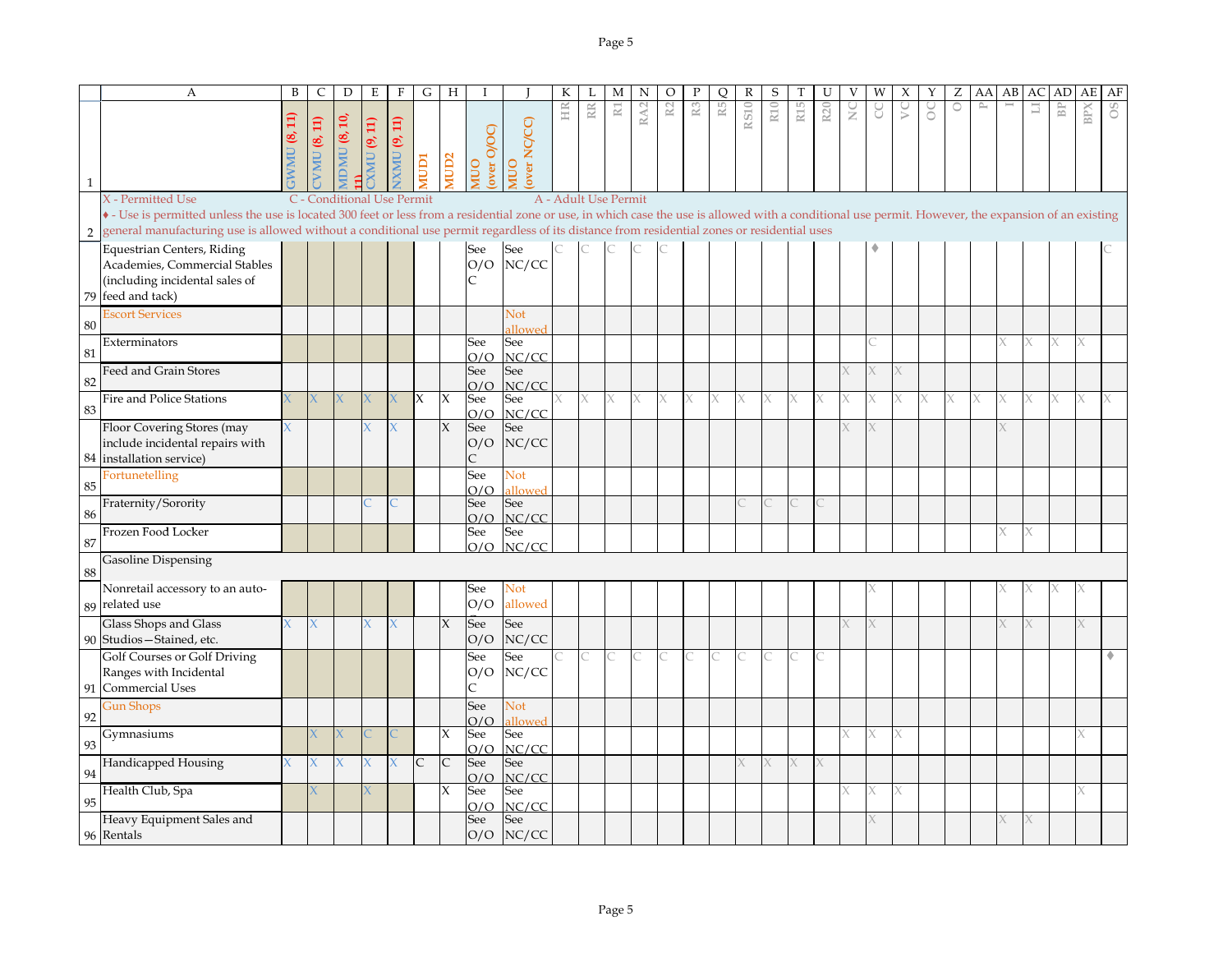|                | A                                                                                                                                                                                                                                                                                                                                                    | B | $\mathsf{C}$ | D                          | E                   | $\mathbf{F}$        | G            | H                   |                   |                       | К  | L  | M                     | N               | $\circ$        | $\mathbf{P}$   | Q  | $\mathbb R$ | S   | T               | U               |               | W | X | Y | Ζ       | AA             | AB | AС | AD             | AE  | AF |
|----------------|------------------------------------------------------------------------------------------------------------------------------------------------------------------------------------------------------------------------------------------------------------------------------------------------------------------------------------------------------|---|--------------|----------------------------|---------------------|---------------------|--------------|---------------------|-------------------|-----------------------|----|----|-----------------------|-----------------|----------------|----------------|----|-------------|-----|-----------------|-----------------|---------------|---|---|---|---------|----------------|----|----|----------------|-----|----|
|                |                                                                                                                                                                                                                                                                                                                                                      |   |              |                            |                     |                     |              |                     |                   |                       | HR | RR | $\overline{\text{R}}$ | RA <sub>2</sub> | R <sub>2</sub> | R <sub>3</sub> | R5 |             | R10 | R <sub>15</sub> | R <sub>20</sub> | $\frac{C}{Z}$ |   | S | ŏ | $\circ$ | $\mathbb{P}^1$ |    | 冒  | B <sub>P</sub> | BPX | 8O |
|                |                                                                                                                                                                                                                                                                                                                                                      |   | $\Xi$        | ≘ັ                         |                     |                     |              |                     |                   |                       |    |    |                       |                 |                |                |    | <b>RS10</b> |     |                 |                 |               |   |   |   |         |                |    |    |                |     |    |
|                |                                                                                                                                                                                                                                                                                                                                                      |   | S,           |                            | <b>CALL</b> (9, 11) |                     |              |                     |                   |                       |    |    |                       |                 |                |                |    |             |     |                 |                 |               |   |   |   |         |                |    |    |                |     |    |
|                |                                                                                                                                                                                                                                                                                                                                                      |   |              |                            |                     |                     |              |                     |                   |                       |    |    |                       |                 |                |                |    |             |     |                 |                 |               |   |   |   |         |                |    |    |                |     |    |
|                |                                                                                                                                                                                                                                                                                                                                                      |   | VMU          | IDMU <sup>8</sup>          |                     | <b>IXMU (9, 11)</b> | <b>ICION</b> | <b>ICIDS</b>        | over O/OC<br>OUIN | over NC/CC)<br>OUI    |    |    |                       |                 |                |                |    |             |     |                 |                 |               |   |   |   |         |                |    |    |                |     |    |
| 1              |                                                                                                                                                                                                                                                                                                                                                      |   |              |                            |                     |                     |              |                     |                   |                       |    |    |                       |                 |                |                |    |             |     |                 |                 |               |   |   |   |         |                |    |    |                |     |    |
|                | X - Permitted Use                                                                                                                                                                                                                                                                                                                                    |   |              | C - Conditional Use Permit |                     |                     |              |                     |                   |                       |    |    | A - Adult Use Permit  |                 |                |                |    |             |     |                 |                 |               |   |   |   |         |                |    |    |                |     |    |
|                | • - Use is permitted unless the use is located 300 feet or less from a residential zone or use, in which case the use is allowed with a conditional use permit. However, the expansion of an existing<br>general manufacturing use is allowed without a conditional use permit regardless of its distance from residential zones or residential uses |   |              |                            |                     |                     |              |                     |                   |                       |    |    |                       |                 |                |                |    |             |     |                 |                 |               |   |   |   |         |                |    |    |                |     |    |
| $\overline{2}$ |                                                                                                                                                                                                                                                                                                                                                      |   |              |                            |                     |                     |              |                     |                   |                       |    |    |                       |                 |                |                |    |             |     |                 |                 |               |   |   |   |         |                |    |    |                |     |    |
| 97             | Homeless Shelters                                                                                                                                                                                                                                                                                                                                    |   |              |                            |                     |                     |              |                     | See               | See                   |    |    |                       |                 |                |                |    |             |     |                 |                 |               |   |   |   |         |                |    |    |                |     |    |
|                | Hospitals                                                                                                                                                                                                                                                                                                                                            |   |              |                            |                     |                     |              |                     | O/O<br>See        | NC/CC<br>See          |    |    |                       |                 |                |                |    |             |     |                 |                 |               |   |   | ۰ | ٠       |                |    |    |                |     |    |
| 98             |                                                                                                                                                                                                                                                                                                                                                      |   |              |                            |                     |                     |              |                     | O/O               | NC/CC                 |    |    |                       |                 |                |                |    |             |     |                 |                 |               |   |   |   |         |                |    |    |                |     |    |
|                | Hotels                                                                                                                                                                                                                                                                                                                                               |   |              |                            |                     |                     |              |                     |                   |                       |    |    |                       |                 |                |                |    |             |     |                 |                 |               |   |   |   |         |                |    |    |                |     |    |
| 99             |                                                                                                                                                                                                                                                                                                                                                      |   |              |                            |                     |                     |              |                     |                   |                       |    |    |                       |                 |                |                |    |             |     |                 |                 |               |   |   |   |         |                |    |    |                |     |    |
| 100            | a. With 20% or less of the units                                                                                                                                                                                                                                                                                                                     |   |              |                            |                     |                     | C            | X                   | See               | See                   |    |    |                       |                 |                |                |    |             |     |                 |                 |               |   |   |   |         |                |    |    |                |     |    |
|                | containing kitchens<br>b. With over 20% of the units                                                                                                                                                                                                                                                                                                 |   |              |                            |                     |                     | $\mathsf{C}$ | C                   | O/O<br>See        | NC/CC<br>See          |    |    |                       |                 |                |                |    |             |     |                 |                 |               |   |   |   |         |                |    |    |                |     |    |
| 101            | containing kitchens                                                                                                                                                                                                                                                                                                                                  |   |              |                            |                     |                     |              |                     | O/O               | NC/CC                 |    |    |                       |                 |                |                |    |             |     |                 |                 |               |   |   |   |         |                |    |    |                |     |    |
|                | Ice Cream Stores-Including                                                                                                                                                                                                                                                                                                                           |   |              |                            |                     |                     | X            | $\chi$              | See               | See                   |    |    |                       |                 |                |                |    |             |     |                 |                 |               |   |   |   |         |                |    |    |                |     |    |
|                | 102 Yogurt Sales                                                                                                                                                                                                                                                                                                                                     |   |              |                            |                     |                     |              |                     | O/O               | NC/CC                 |    |    |                       |                 |                |                |    |             |     |                 |                 |               |   |   |   |         |                |    |    |                |     |    |
|                | <b>Impound Yards</b>                                                                                                                                                                                                                                                                                                                                 |   |              |                            |                     |                     |              |                     | See               | See                   |    |    |                       |                 |                |                |    |             |     |                 |                 |               |   |   |   |         |                |    |    |                |     |    |
| 103            |                                                                                                                                                                                                                                                                                                                                                      |   |              |                            |                     |                     |              |                     | O/O               | NC/CC                 |    |    |                       |                 |                |                |    |             |     |                 |                 |               |   |   |   |         |                |    |    |                |     |    |
| 104            | <b>Jewelry Stores</b>                                                                                                                                                                                                                                                                                                                                |   |              |                            |                     | X                   |              | X                   | See               | See                   |    |    |                       |                 |                |                |    |             |     |                 |                 |               | Χ | X |   |         |                |    |    |                |     |    |
|                |                                                                                                                                                                                                                                                                                                                                                      |   |              |                            |                     |                     |              |                     | O/O               | NC/CC                 |    |    |                       |                 |                |                |    |             |     |                 |                 |               |   |   | ۰ | ۰       | ۰              | ۰  |    |                |     |    |
| 105            | Kennel and Catteries                                                                                                                                                                                                                                                                                                                                 |   |              |                            |                     |                     | C            | $\mathsf C$         | See<br>O/O        | Not<br><b>illowed</b> |    |    |                       |                 |                |                |    |             |     |                 |                 |               |   |   |   |         |                |    |    |                |     |    |
|                | Laboratories (medical and                                                                                                                                                                                                                                                                                                                            |   |              |                            |                     |                     | $\chi$       | $\boldsymbol{\chi}$ | See               | See                   |    |    |                       |                 |                |                |    |             |     |                 |                 |               |   |   |   |         |                |    |    |                |     |    |
|                | $106$ dental)                                                                                                                                                                                                                                                                                                                                        |   |              |                            |                     |                     |              |                     | O/O               | NC/CC                 |    |    |                       |                 |                |                |    |             |     |                 |                 |               |   |   |   |         |                |    |    |                |     |    |
|                | Libraries                                                                                                                                                                                                                                                                                                                                            |   |              | х                          | X                   |                     | IX           | X                   | See               | See                   |    | X  | X                     |                 |                | X              | Х. |             |     |                 |                 | Χ             |   |   |   |         |                |    |    |                |     |    |
| 107            |                                                                                                                                                                                                                                                                                                                                                      |   |              |                            |                     |                     |              |                     | O/O               | NC/CC                 |    |    |                       |                 |                |                |    |             |     |                 |                 |               |   |   |   |         |                |    |    |                |     |    |
| 108            | Liquor Stores                                                                                                                                                                                                                                                                                                                                        |   |              |                            |                     | ۰                   |              | ٠                   | See               | Not                   |    |    |                       |                 |                |                |    |             |     |                 |                 |               |   |   |   |         |                |    |    |                |     |    |
|                | Live/Work Unit (12)                                                                                                                                                                                                                                                                                                                                  |   |              |                            |                     |                     | IX           | X                   | O/O<br>See        | allowed<br>See        |    |    |                       |                 |                |                |    |             |     |                 |                 |               |   |   |   |         |                |    |    |                |     |    |
| 109            |                                                                                                                                                                                                                                                                                                                                                      |   |              |                            |                     |                     |              |                     | O/O               | NC/CC                 |    |    |                       |                 |                |                |    |             |     |                 |                 |               |   |   |   |         |                |    |    |                |     |    |
|                | Locksmith Shops                                                                                                                                                                                                                                                                                                                                      |   |              |                            |                     | X.                  |              | $\chi$              | See               | See                   |    |    |                       |                 |                |                |    |             |     |                 |                 |               |   |   |   |         |                |    |    |                |     |    |
| 110            |                                                                                                                                                                                                                                                                                                                                                      |   |              |                            |                     |                     |              |                     | O/O               | NC/CC                 |    |    |                       |                 |                |                |    |             |     |                 |                 |               |   |   |   |         |                |    |    |                |     |    |
|                | Lodge Halls and Similar                                                                                                                                                                                                                                                                                                                              |   |              |                            |                     |                     | ٠            | ٠                   | See               | See                   |    |    |                       |                 |                |                |    |             |     |                 |                 |               | ۰ |   | ۰ |         |                |    |    | ۰              | ٠   |    |
| 111            | <b>Facilities</b>                                                                                                                                                                                                                                                                                                                                    |   |              |                            |                     |                     |              |                     | O/O               | NC/CC                 |    |    |                       |                 |                |                |    |             |     |                 |                 |               |   |   |   |         |                |    |    |                |     |    |
| 112            | Lumberyards                                                                                                                                                                                                                                                                                                                                          |   |              |                            |                     |                     |              |                     | See<br>O/O        | See<br>NC/CC          |    |    |                       |                 |                |                |    |             |     |                 |                 |               |   |   |   |         |                |    |    |                |     |    |
|                | Mail Order House                                                                                                                                                                                                                                                                                                                                     |   |              |                            |                     |                     |              |                     | See               | See                   |    |    |                       |                 |                |                |    |             |     |                 |                 |               |   |   |   |         |                |    |    | X.             | X   |    |
| 113            |                                                                                                                                                                                                                                                                                                                                                      |   |              |                            |                     |                     |              |                     | O/O               | NC/CC                 |    |    |                       |                 |                |                |    |             |     |                 |                 |               |   |   |   |         |                |    |    |                |     |    |
|                | Manufacturing and Assembly                                                                                                                                                                                                                                                                                                                           |   |              |                            |                     |                     |              |                     |                   |                       |    |    |                       |                 |                |                |    |             |     |                 |                 |               |   |   |   |         |                |    |    |                |     |    |
| 114            |                                                                                                                                                                                                                                                                                                                                                      |   |              |                            |                     |                     |              |                     |                   |                       |    |    |                       |                 |                |                |    |             |     |                 |                 |               |   |   |   |         |                |    |    |                |     |    |
|                | a. Custom and light                                                                                                                                                                                                                                                                                                                                  |   |              |                            |                     |                     |              |                     | See               | See                   |    |    |                       |                 |                |                |    |             |     |                 |                 |               |   |   |   |         |                |    |    |                |     |    |
| 115            | manufacturing indoor uses                                                                                                                                                                                                                                                                                                                            |   |              |                            |                     |                     |              |                     | O/O               | NC/CC                 |    |    |                       |                 |                |                |    |             |     |                 |                 |               |   |   |   |         |                |    |    |                |     |    |
|                | b. Custom and light<br>manufacturing indoor uses                                                                                                                                                                                                                                                                                                     |   |              |                            |                     |                     |              |                     | See<br>O/O        | See<br>NC/CC          |    |    |                       |                 |                |                |    |             |     |                 |                 |               |   |   |   |         |                |    |    |                |     |    |
| 116            | c. General manufacturing with                                                                                                                                                                                                                                                                                                                        |   |              |                            |                     |                     |              |                     | See               | See                   |    |    |                       |                 |                |                |    |             |     |                 |                 |               |   |   |   |         |                |    |    |                |     |    |
|                | frequent truck traffic and/or                                                                                                                                                                                                                                                                                                                        |   |              |                            |                     |                     |              |                     | O/O               | NC/CC                 |    |    |                       |                 |                |                |    |             |     |                 |                 |               |   |   |   |         |                |    |    |                |     |    |
| 117            | outdoor equipment or storage                                                                                                                                                                                                                                                                                                                         |   |              |                            |                     |                     |              |                     | C                 |                       |    |    |                       |                 |                |                |    |             |     |                 |                 |               |   |   |   |         |                |    |    |                |     |    |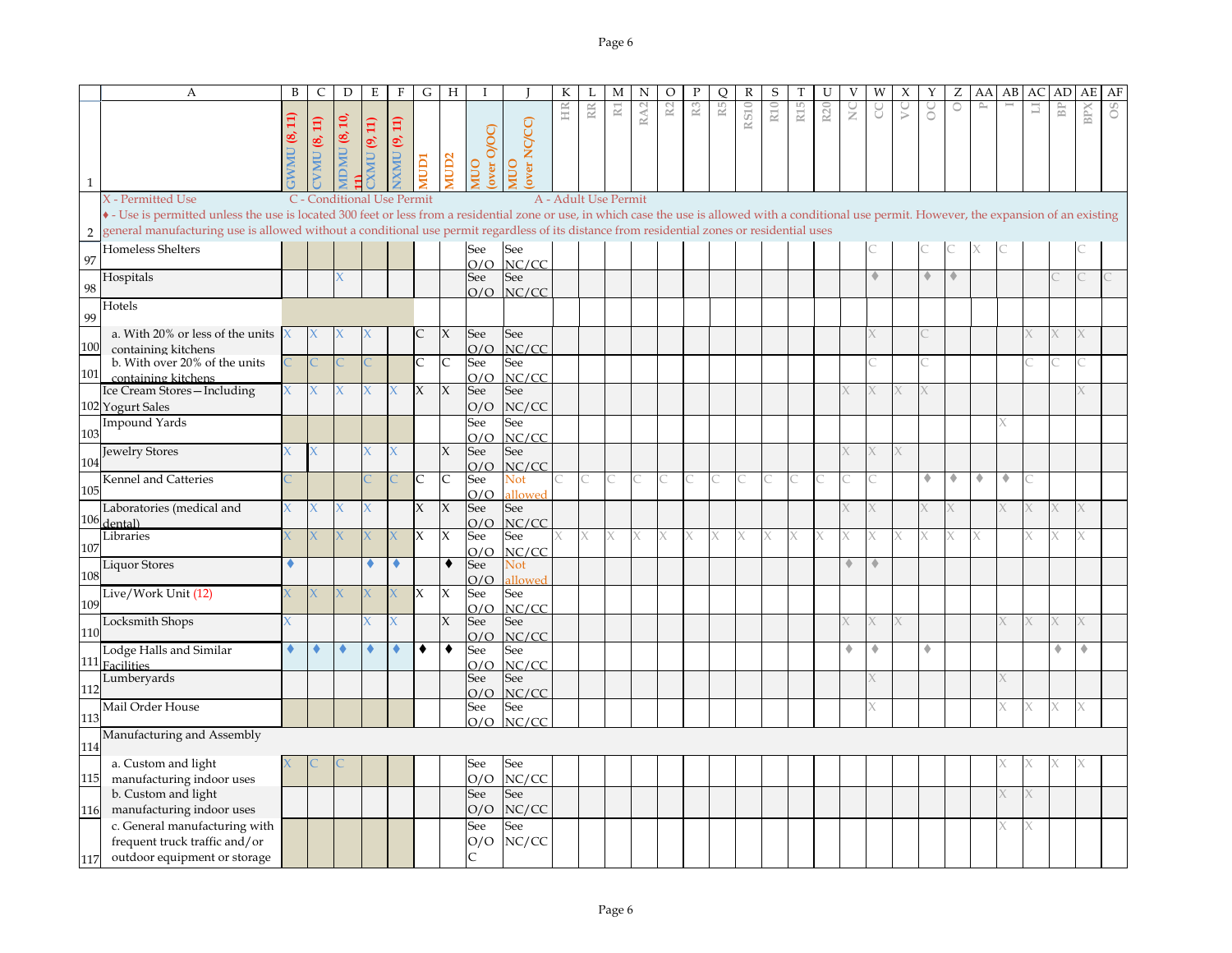|                | А                                                                                                                                                                                                     | B                       | C           | D                          | E          | $\mathbf F$        | G            | H                   | I                  |              | К                    | L  | M                     | N               | O              | P              | Q  | $\mathbb R$ | S               | T               | U               | V                   | W          | Х | Υ | Ζ       | AA           | AB | AC | AD             | AE         | AF |
|----------------|-------------------------------------------------------------------------------------------------------------------------------------------------------------------------------------------------------|-------------------------|-------------|----------------------------|------------|--------------------|--------------|---------------------|--------------------|--------------|----------------------|----|-----------------------|-----------------|----------------|----------------|----|-------------|-----------------|-----------------|-----------------|---------------------|------------|---|---|---------|--------------|----|----|----------------|------------|----|
|                |                                                                                                                                                                                                       |                         |             |                            |            |                    |              |                     |                    |              | HR                   | RR | $\overline{\text{R}}$ | RA <sub>2</sub> | R <sub>2</sub> | $\mathbb{R}^3$ | R5 | RS10        | R <sub>10</sub> | R <sub>15</sub> | R <sub>20</sub> | $\sum_{i=1}^{n}$    | g          | S | ŏ | $\circ$ | $\mathbb{P}$ |    | Ш  | B <sub>P</sub> | <b>BPX</b> | °° |
|                |                                                                                                                                                                                                       | Ħ                       | VMU (8, 11) | DMU (8, 10,                | (9, 11)    | <b>XMU (9, 11)</b> |              |                     |                    | over NC/CC)  |                      |    |                       |                 |                |                |    |             |                 |                 |                 |                     |            |   |   |         |              |    |    |                |            |    |
|                |                                                                                                                                                                                                       | ತ್ರ                     |             |                            |            |                    |              |                     | MUO<br>(over O/OC) |              |                      |    |                       |                 |                |                |    |             |                 |                 |                 |                     |            |   |   |         |              |    |    |                |            |    |
|                |                                                                                                                                                                                                       | $\overline{\mathbf{M}}$ |             |                            | <b>UMV</b> |                    | rany         | AUD <sub>2</sub>    |                    | OUI          |                      |    |                       |                 |                |                |    |             |                 |                 |                 |                     |            |   |   |         |              |    |    |                |            |    |
| $\mathbf{1}$   |                                                                                                                                                                                                       |                         |             |                            |            |                    |              |                     |                    |              |                      |    |                       |                 |                |                |    |             |                 |                 |                 |                     |            |   |   |         |              |    |    |                |            |    |
|                | X - Permitted Use                                                                                                                                                                                     |                         |             | C - Conditional Use Permit |            |                    |              |                     |                    |              | A - Adult Use Permit |    |                       |                 |                |                |    |             |                 |                 |                 |                     |            |   |   |         |              |    |    |                |            |    |
|                | • - Use is permitted unless the use is located 300 feet or less from a residential zone or use, in which case the use is allowed with a conditional use permit. However, the expansion of an existing |                         |             |                            |            |                    |              |                     |                    |              |                      |    |                       |                 |                |                |    |             |                 |                 |                 |                     |            |   |   |         |              |    |    |                |            |    |
| $\overline{2}$ | general manufacturing use is allowed without a conditional use permit regardless of its distance from residential zones or residential uses                                                           |                         |             |                            |            |                    |              |                     |                    |              |                      |    |                       |                 |                |                |    |             |                 |                 |                 |                     |            |   |   |         |              |    |    |                |            |    |
|                | d. Retail sales of goods                                                                                                                                                                              |                         |             |                            |            |                    |              |                     | See                | See          |                      |    |                       |                 |                |                |    |             |                 |                 |                 |                     |            |   |   |         |              |    |    |                |            |    |
| 118            | produced or warehoused on-                                                                                                                                                                            |                         |             |                            |            |                    |              |                     | O/O                | NC/CC        |                      |    |                       |                 |                |                |    |             |                 |                 |                 |                     |            |   |   |         |              |    |    |                |            |    |
|                | Medical Clinics/Medical Care                                                                                                                                                                          |                         |             |                            |            |                    |              |                     |                    |              |                      |    |                       |                 |                |                |    |             |                 |                 |                 |                     |            |   |   |         |              |    |    |                |            |    |
| 119            |                                                                                                                                                                                                       |                         |             |                            |            |                    |              |                     |                    |              |                      |    |                       |                 |                |                |    |             |                 |                 |                 |                     |            |   |   |         |              |    |    |                |            |    |
| 120            | Inpatient care                                                                                                                                                                                        |                         |             |                            |            |                    | Х            | X                   | See                | See          |                      |    |                       |                 |                |                |    |             |                 |                 |                 |                     |            |   |   |         |              |    |    |                |            |    |
|                | Urgent care                                                                                                                                                                                           |                         |             |                            |            |                    | $\mathsf{X}$ | $\mathsf{x}$        | O/O<br>See         | NC/CC<br>See |                      |    |                       |                 |                |                |    |             |                 |                 |                 |                     | X          |   |   |         |              |    |    |                |            |    |
| 121            |                                                                                                                                                                                                       |                         |             |                            |            |                    |              |                     | O/O                | NC/CC        |                      |    |                       |                 |                |                |    |             |                 |                 |                 |                     |            |   |   |         |              |    |    |                |            |    |
|                | Medical device services and sale                                                                                                                                                                      |                         |             |                            |            |                    |              |                     |                    | See          |                      |    |                       |                 |                |                |    |             |                 |                 |                 |                     |            |   |   |         |              |    |    |                |            |    |
|                | (retail), including, but not                                                                                                                                                                          |                         |             |                            |            |                    |              |                     |                    | NC/CC        |                      |    |                       |                 |                |                |    |             |                 |                 |                 |                     |            |   |   |         |              |    |    |                |            |    |
|                | limited to, fittings for and sale of                                                                                                                                                                  |                         |             |                            |            |                    |              |                     |                    |              |                      |    |                       |                 |                |                |    |             |                 |                 |                 |                     |            |   |   |         |              |    |    |                |            |    |
|                | 122 prosthetic and orthotic devices                                                                                                                                                                   |                         |             |                            |            |                    |              |                     |                    |              |                      |    |                       |                 |                |                |    |             |                 |                 |                 |                     |            |   |   |         |              |    |    |                |            |    |
|                | Medical equipment supply,                                                                                                                                                                             |                         |             |                            |            |                    |              |                     | X                  | See          |                      |    |                       |                 |                |                |    |             |                 |                 |                 |                     |            |   |   |         |              |    |    |                |            |    |
|                | including retail sales for in-home<br>medical care, such as                                                                                                                                           |                         |             |                            |            |                    |              |                     |                    | NC/CC        |                      |    |                       |                 |                |                |    |             |                 |                 |                 |                     |            |   |   |         |              |    |    |                |            |    |
|                | 123 wheelchairs, walkers, and                                                                                                                                                                         |                         |             |                            |            |                    |              |                     |                    |              |                      |    |                       |                 |                |                |    |             |                 |                 |                 |                     |            |   |   |         |              |    |    |                |            |    |
|                | Mobile Home Parks                                                                                                                                                                                     |                         |             |                            |            |                    |              |                     | See                | See          |                      |    |                       |                 |                |                |    |             |                 |                 |                 |                     |            |   |   |         |              |    |    |                |            |    |
| 124            |                                                                                                                                                                                                       |                         |             |                            |            |                    |              |                     | O/O                | NC/CC        |                      |    |                       |                 |                |                |    |             |                 |                 |                 |                     |            |   |   |         |              |    |    |                |            |    |
|                | Mobile Home Sales or Rentals                                                                                                                                                                          |                         |             |                            |            |                    |              |                     | See                | See          |                      |    |                       |                 |                |                |    |             |                 |                 |                 |                     |            |   |   |         |              |    |    |                |            |    |
|                | 125 (outdoor display)                                                                                                                                                                                 |                         |             |                            |            |                    |              |                     | O/O                | NC/CC        |                      |    |                       |                 |                |                |    |             |                 |                 |                 |                     |            |   |   |         |              |    |    |                |            |    |
| 126            | Mortuaries                                                                                                                                                                                            |                         |             |                            |            |                    |              |                     |                    |              |                      |    |                       |                 |                |                |    |             |                 |                 |                 |                     |            |   |   |         |              |    |    |                |            |    |
|                | With cremation services                                                                                                                                                                               |                         |             |                            |            |                    |              |                     | See                | See          |                      |    |                       |                 |                |                |    |             |                 |                 |                 |                     |            |   |   |         |              |    |    |                |            |    |
| 127            |                                                                                                                                                                                                       |                         |             |                            |            |                    |              |                     | O/O                | NC/CC        |                      |    |                       |                 |                |                |    |             |                 |                 |                 |                     |            |   |   |         |              |    |    |                |            |    |
|                | No cremation services                                                                                                                                                                                 | ۰                       |             |                            |            |                    |              | ٠                   | See                | See          |                      |    |                       |                 |                |                |    |             |                 |                 |                 | $\hat{\phantom{a}}$ | $\Diamond$ |   |   |         |              |    |    |                |            |    |
| 128            |                                                                                                                                                                                                       |                         |             |                            |            |                    | X            | $\boldsymbol{\chi}$ | O/O                | NC/CC        |                      |    |                       |                 |                |                |    |             |                 |                 |                 |                     |            |   |   |         |              |    |    |                |            |    |
| 129            | Museums                                                                                                                                                                                               |                         |             |                            |            |                    |              |                     | See<br>O/O         | See<br>NC/CC |                      |    |                       |                 |                |                |    |             |                 |                 |                 |                     |            |   |   |         |              |    |    |                |            |    |
|                | Newspaper and Printing Shops                                                                                                                                                                          |                         |             |                            |            |                    |              | $\chi$              | See                | See          |                      |    |                       |                 |                |                |    |             |                 |                 |                 |                     |            |   |   |         |              |    |    |                | X.         |    |
| 130            |                                                                                                                                                                                                       |                         |             |                            |            |                    |              |                     | O/O                | NC/CC        |                      |    |                       |                 |                |                |    |             |                 |                 |                 |                     |            |   |   |         |              |    |    |                |            |    |
|                | Nursery, (Plant), Wholesale and                                                                                                                                                                       |                         |             |                            |            |                    |              |                     | See                | See          |                      |    |                       |                 |                |                |    |             |                 |                 |                 |                     |            |   |   |         |              |    |    |                |            |    |
|                | 131 Distribution                                                                                                                                                                                      |                         |             |                            |            |                    |              |                     | O/O                | NC/CC        |                      |    |                       |                 |                |                |    |             |                 |                 |                 |                     |            |   |   |         |              |    |    |                |            |    |
|                | Offices (administrative and<br>132 professional)                                                                                                                                                      |                         |             |                            |            | X                  | X            | X                   | See<br>O/O         | See<br>NC/CC |                      |    |                       |                 |                |                |    |             |                 |                 |                 |                     |            |   |   |         |              |    |    |                |            |    |
|                | Open Air Theaters                                                                                                                                                                                     |                         |             |                            |            |                    |              |                     | See                | See          |                      |    |                       |                 |                |                |    |             |                 |                 |                 |                     |            |   |   |         |              |    |    |                |            |    |
| 133            |                                                                                                                                                                                                       |                         |             |                            |            |                    |              |                     | റ/റ                | NC/CC        |                      |    |                       |                 |                |                |    |             |                 |                 |                 |                     |            |   |   |         |              |    |    |                |            |    |
|                | Orphanages                                                                                                                                                                                            |                         |             |                            |            |                    |              |                     | See                | See          |                      |    |                       |                 |                |                |    |             |                 |                 |                 |                     |            |   |   |         |              |    |    |                |            |    |
| 134            |                                                                                                                                                                                                       |                         |             |                            |            |                    |              |                     | O/O                | NC/CC        |                      |    |                       |                 |                |                |    |             |                 |                 |                 |                     |            |   |   |         |              |    |    |                |            |    |
| 135            | Painting Contractor                                                                                                                                                                                   |                         |             |                            |            |                    |              |                     | See<br>O/O         | See<br>NC/CC |                      |    |                       |                 |                |                |    |             |                 |                 |                 |                     |            |   |   |         |              |    |    |                |            |    |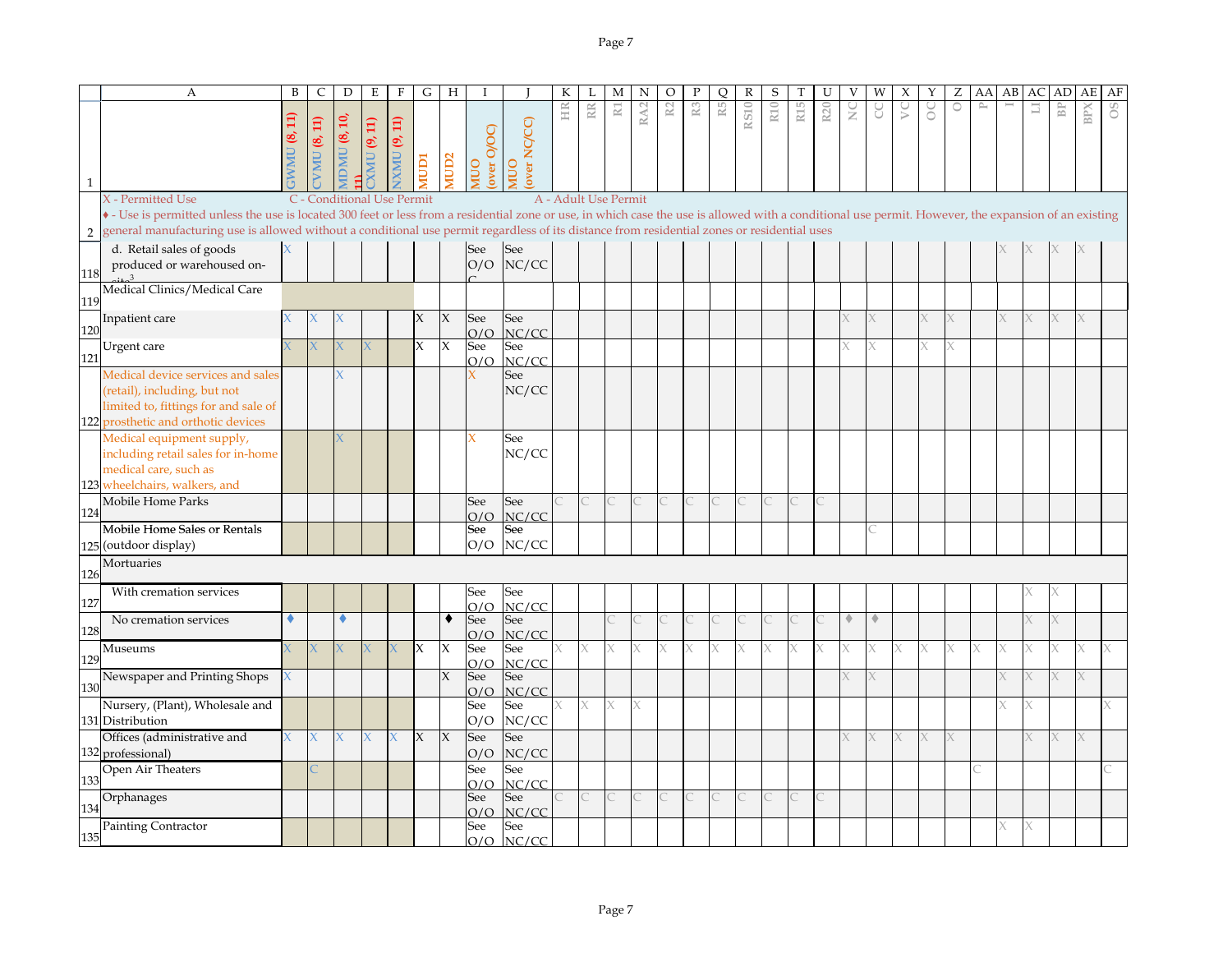|                | $\boldsymbol{A}$                                                                                                                                                                                      | B | $\mathsf{C}$     | D                                | E                         | $\mathbf{F}$    | G            | H            |                           |                     | К                    | L         | M                     | N               | $\circ$ | P              | O  | $\mathbb{R}$ | S   | Т               | U               | V             | W | X  | Υ                    | Ζ | AA        | AB | AC     | AD                   | AE         | AF             |
|----------------|-------------------------------------------------------------------------------------------------------------------------------------------------------------------------------------------------------|---|------------------|----------------------------------|---------------------------|-----------------|--------------|--------------|---------------------------|---------------------|----------------------|-----------|-----------------------|-----------------|---------|----------------|----|--------------|-----|-----------------|-----------------|---------------|---|----|----------------------|---|-----------|----|--------|----------------------|------------|----------------|
| 1              |                                                                                                                                                                                                       |   | $\Xi$<br>VMU (8, | $\mathbf{5}$<br>®,<br><b>UMC</b> | $\Xi$<br>G,<br><b>UMV</b> | (9, 11)<br>IXMU | <b>ICIDI</b> | <b>AUD2</b>  | over O/OC)<br><b>NIVO</b> | over NC/CC)<br>OUIN | HR                   | <b>RR</b> | $\overline{\text{R}}$ | RA <sub>2</sub> | R2      | $\mathbb{R}^3$ | R5 | <b>RS10</b>  | R10 | R <sub>15</sub> | R <sub>20</sub> | $\frac{C}{Z}$ | g | S  | 8                    | 0 | $\approx$ |    | $\Box$ | $\mathbb B\mathbb P$ | <b>BPX</b> | <sup>o</sup> s |
|                | X - Permitted Use                                                                                                                                                                                     |   |                  | C - Conditional Use Permit       |                           |                 |              |              |                           |                     | A - Adult Use Permit |           |                       |                 |         |                |    |              |     |                 |                 |               |   |    |                      |   |           |    |        |                      |            |                |
|                | • - Use is permitted unless the use is located 300 feet or less from a residential zone or use, in which case the use is allowed with a conditional use permit. However, the expansion of an existing |   |                  |                                  |                           |                 |              |              |                           |                     |                      |           |                       |                 |         |                |    |              |     |                 |                 |               |   |    |                      |   |           |    |        |                      |            |                |
| $\overline{2}$ | general manufacturing use is allowed without a conditional use permit regardless of its distance from residential zones or residential uses                                                           |   |                  |                                  |                           |                 |              |              |                           |                     |                      |           |                       |                 |         |                |    |              |     |                 |                 |               |   |    |                      |   |           |    |        |                      |            |                |
| 136            | Parcel Delivery Terminals                                                                                                                                                                             |   |                  |                                  |                           |                 |              |              | See<br>O/O                | See<br>NC/CC        |                      |           |                       |                 |         |                |    |              |     |                 |                 |               |   |    |                      |   |           |    |        |                      |            |                |
|                | Parking Lot                                                                                                                                                                                           |   |                  |                                  |                           |                 |              | $\mathsf{C}$ | See                       | See                 |                      |           |                       |                 |         |                |    |              |     |                 |                 |               |   | X. |                      |   |           |    |        |                      |            |                |
| 137            |                                                                                                                                                                                                       |   |                  |                                  |                           |                 |              |              | O/O                       | NC/CC               |                      |           |                       |                 |         |                |    |              |     |                 |                 |               |   |    |                      |   |           |    |        |                      |            |                |
|                | Parks and Recreation Facilities<br>138 (public)                                                                                                                                                       |   |                  |                                  |                           | X               | X            | X            | See<br>O/O                | See<br>NC/CC        |                      |           |                       |                 |         |                |    |              |     |                 |                 |               |   |    |                      |   |           |    |        |                      |            |                |
|                | Pawn Shops                                                                                                                                                                                            |   |                  |                                  |                           |                 |              |              | See                       | Not                 |                      |           |                       |                 |         |                |    |              |     |                 |                 |               |   |    |                      |   |           |    |        |                      |            |                |
| 139            |                                                                                                                                                                                                       |   |                  |                                  |                           |                 |              |              | O/O                       | allowed             |                      |           |                       |                 |         |                |    |              |     |                 |                 |               |   |    |                      |   |           |    |        |                      |            |                |
|                | Personal Services (e.g., nail<br>salons, massage establishment,<br>140 barber and beauty shops, and                                                                                                   |   |                  |                                  |                           |                 | X            | X            | See<br>O/O                | See<br>NC/CC        |                      |           |                       |                 |         |                |    |              |     |                 |                 |               |   | X. |                      |   |           |    |        |                      |            |                |
|                | Personal Services, excluding                                                                                                                                                                          |   |                  |                                  |                           |                 |              |              | X                         | See                 |                      |           |                       |                 |         |                |    |              |     |                 |                 |               |   |    |                      |   |           |    |        |                      |            |                |
|                | 141 tatoo parlors                                                                                                                                                                                     |   |                  |                                  |                           |                 |              |              |                           | NC/CC               |                      |           |                       |                 |         |                |    |              |     |                 |                 |               |   |    |                      |   |           |    |        |                      |            |                |
| 142            | Pharmacy <sup>4</sup>                                                                                                                                                                                 |   |                  | X                                | X                         | X               | $\mathsf{X}$ | $\chi$       | See                       | See                 |                      |           |                       |                 |         |                |    |              |     |                 |                 |               |   | K. |                      |   |           |    |        |                      |            |                |
|                | Photo Studios                                                                                                                                                                                         |   |                  |                                  |                           | X               | IX           | $\mathsf{x}$ | O/O<br>See                | NC/CC<br>See        |                      |           |                       |                 |         |                |    |              |     |                 |                 |               | X | X  |                      |   |           |    |        |                      |            |                |
| 143            |                                                                                                                                                                                                       |   |                  |                                  |                           |                 |              |              | O/O                       | NC/CC               |                      |           |                       |                 |         |                |    |              |     |                 |                 |               |   |    |                      |   |           |    |        |                      |            |                |
|                | <b>Plumbing Shops</b>                                                                                                                                                                                 |   |                  |                                  |                           |                 |              |              | See                       | See                 |                      |           |                       |                 |         |                |    |              |     |                 |                 |               |   |    |                      |   |           |    |        |                      |            |                |
| 144            | Plumbing Supply Stores for                                                                                                                                                                            |   |                  |                                  |                           |                 |              |              | O/O<br>See                | NC/CC<br>See        |                      |           |                       |                 |         |                |    |              |     |                 |                 |               |   |    |                      |   |           |    |        |                      |            |                |
|                | 145 Contractors                                                                                                                                                                                       |   |                  |                                  |                           |                 |              |              | O/O                       | NC/CC               |                      |           |                       |                 |         |                |    |              |     |                 |                 |               |   |    |                      |   |           |    |        |                      |            |                |
|                | Pool Hall                                                                                                                                                                                             | ٠ |                  |                                  |                           |                 |              | ٠            | See                       | Not                 |                      |           |                       |                 |         |                |    |              |     |                 |                 | ۰             | ۰ |    |                      |   |           |    |        |                      |            |                |
| 146            |                                                                                                                                                                                                       |   |                  |                                  |                           |                 |              |              | O/O                       | allowed             |                      |           |                       |                 |         |                |    |              |     |                 |                 |               |   |    |                      |   |           |    |        |                      |            |                |
| 147            | <b>Postal Services</b>                                                                                                                                                                                |   |                  |                                  |                           | X               | IX           | $\chi$       | See                       | See                 |                      |           |                       |                 |         |                |    |              |     |                 |                 |               |   | X  |                      |   |           |    |        | X                    | X          |                |
|                | Pottery Sales with Outdoor Sales                                                                                                                                                                      | X |                  |                                  | X                         | X               |              | X            | O/O<br>See                | NC/CC<br>See        |                      |           |                       |                 |         |                |    |              |     |                 |                 |               |   | X. |                      |   |           |    |        |                      |            |                |
| 148            |                                                                                                                                                                                                       |   |                  |                                  |                           |                 |              |              | O/O                       | NC/CC               |                      |           |                       |                 |         |                |    |              |     |                 |                 |               |   |    |                      |   |           |    |        |                      |            |                |
|                | Public Administration, Buildings                                                                                                                                                                      |   |                  |                                  |                           |                 | IX           | X            | See                       | See                 |                      |           |                       |                 |         |                |    |              |     |                 |                 |               |   | X. |                      |   |           |    |        |                      |            |                |
|                | 149 and Civic Centers<br>Public Utility Stations, Yards,                                                                                                                                              | ٠ | ٠                |                                  |                           | ۰               | ٠            | ٠            | O/O                       | NC/CC               |                      |           |                       |                 |         |                |    |              |     |                 |                 |               | ۰ | ۰  | $\ddot{\phantom{1}}$ | ۰ | ۰         |    |        | ۰                    |            |                |
|                | Wells and Similar Facilities,                                                                                                                                                                         |   |                  |                                  |                           |                 |              |              | See<br>O/O                | See<br>NC/CC        |                      |           |                       |                 |         |                |    |              |     |                 |                 |               |   |    |                      |   |           |    |        |                      |            |                |
|                | 150 Excluding Offices                                                                                                                                                                                 |   |                  |                                  |                           |                 |              |              | C                         |                     |                      |           |                       |                 |         |                |    |              |     |                 |                 |               |   |    |                      |   |           |    |        |                      |            |                |
|                | Racetracks                                                                                                                                                                                            |   |                  |                                  |                           |                 |              |              | See                       | Not                 |                      |           |                       |                 |         |                |    |              |     |                 |                 |               |   |    |                      |   |           |    |        |                      |            |                |
| 151            | Record Store                                                                                                                                                                                          |   |                  |                                  | X                         | X.              |              | X            | O/O<br>See                | allowed<br>See      |                      |           |                       |                 |         |                |    |              |     |                 |                 |               |   |    |                      |   |           |    |        |                      |            |                |
| 152            |                                                                                                                                                                                                       |   |                  |                                  |                           |                 |              |              | O/O                       | NC/CC               |                      |           |                       |                 |         |                |    |              |     |                 |                 |               |   |    |                      |   |           |    |        |                      |            |                |
|                | Recording Studio                                                                                                                                                                                      |   |                  |                                  |                           |                 | X            | X            | See                       | See                 |                      |           |                       |                 |         |                |    |              |     |                 |                 |               |   | K  |                      |   |           |    |        | χ                    |            |                |
| 153            |                                                                                                                                                                                                       |   |                  |                                  |                           |                 |              |              | O/O                       | NC/CC               |                      |           |                       |                 |         |                |    |              |     |                 |                 |               |   |    |                      |   |           |    |        |                      |            |                |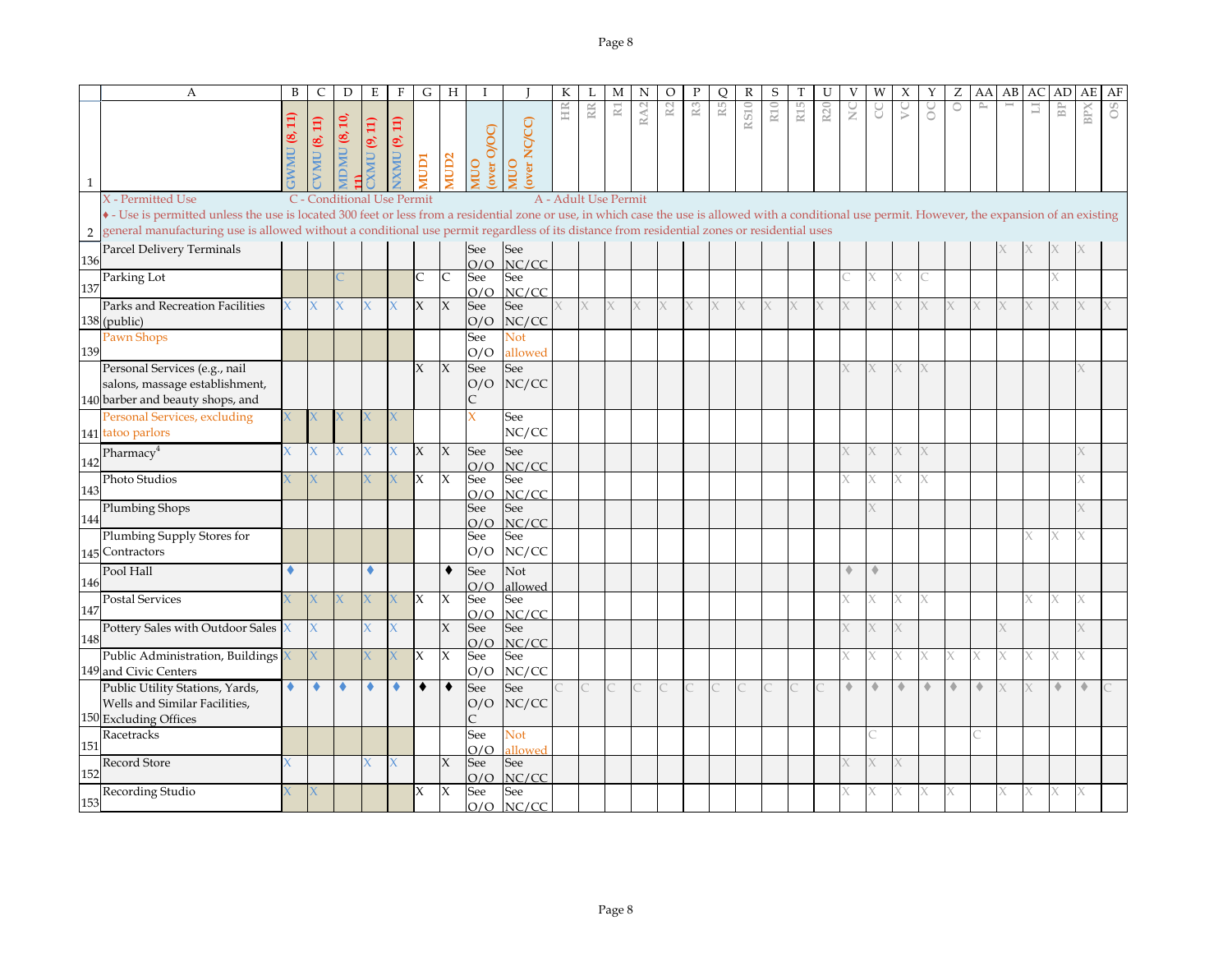|                | A                                                                                                                                                                                                   | B | $\mathsf{C}$ | $\mathbf D$                | Ε                     | $\mathbf{F}$         | G            | H                   |                    |                     | К  | L                       | M                     | N               | $\circ$        | P              | $\circ$ | R           | S   |                 | U   |                 | W | Х | Υ | Ζ       | AA        | AB | AC | AD                   | AE         | AF |
|----------------|-----------------------------------------------------------------------------------------------------------------------------------------------------------------------------------------------------|---|--------------|----------------------------|-----------------------|----------------------|--------------|---------------------|--------------------|---------------------|----|-------------------------|-----------------------|-----------------|----------------|----------------|---------|-------------|-----|-----------------|-----|-----------------|---|---|---|---------|-----------|----|----|----------------------|------------|----|
|                |                                                                                                                                                                                                     |   | VMU $(8,11)$ | ä,<br>S,<br><b>IDMU</b>    | (9, 11)<br><b>XMU</b> | <b>EXAMU (9, 11)</b> | <b>ICION</b> | <b>TUD2</b>         | over O/OC)<br>OUIN | over NC/CC)<br>OUIN | HR | $\mathbb{R} \mathbb{R}$ | $\overline{\text{K}}$ | RA <sub>2</sub> | R <sub>2</sub> | R <sub>3</sub> | R5      | <b>RS10</b> | R10 | R <sub>15</sub> | R20 | $\frac{C}{Z}$   | g | S | 8 | $\circ$ | $\approx$ |    | 冒  | $\mathbb B\mathbb P$ | <b>BPX</b> | °° |
|                | X - Permitted Use                                                                                                                                                                                   |   |              | C - Conditional Use Permit |                       |                      |              |                     |                    |                     |    | A - Adult Use Permit    |                       |                 |                |                |         |             |     |                 |     |                 |   |   |   |         |           |    |    |                      |            |    |
|                | • Use is permitted unless the use is located 300 feet or less from a residential zone or use, in which case the use is allowed with a conditional use permit. However, the expansion of an existing |   |              |                            |                       |                      |              |                     |                    |                     |    |                         |                       |                 |                |                |         |             |     |                 |     |                 |   |   |   |         |           |    |    |                      |            |    |
| $\overline{2}$ | general manufacturing use is allowed without a conditional use permit regardless of its distance from residential zones or residential uses                                                         |   |              |                            |                       |                      |              |                     |                    |                     |    |                         |                       |                 |                |                |         |             |     |                 |     |                 |   |   |   |         |           |    |    |                      |            |    |
|                | Recreational Facilities (Private)<br>such as Tennis Club, Polo Club,<br>with Limited Associated<br>154 Incidental Uses                                                                              |   |              |                            |                       |                      |              |                     | See<br>O/O<br>C    | See<br>NC/CC        |    |                         |                       |                 |                |                |         |             |     |                 |     |                 |   |   |   |         |           |    |    |                      |            |    |
|                | Recycling, Large Collection                                                                                                                                                                         |   |              |                            |                       |                      |              |                     | See                | See                 |    |                         |                       |                 |                |                |         |             |     |                 |     |                 |   |   |   |         |           |    |    |                      |            |    |
| 155            | Facility <sup>5</sup>                                                                                                                                                                               |   |              |                            |                       |                      |              |                     | O/O                | NC/CC               |    |                         |                       |                 |                |                |         |             |     |                 |     |                 |   |   |   |         |           |    |    |                      |            |    |
|                | Recycling, Small Collection                                                                                                                                                                         |   | X.           | X                          | X                     | X.                   | X            | $\chi$              | See                | See                 |    |                         |                       |                 |                |                |         |             |     |                 |     |                 |   |   |   |         |           |    |    |                      |            |    |
|                | 156 Facility<br><b>Recycling Processing Centers</b>                                                                                                                                                 |   |              |                            |                       |                      |              |                     | O/O<br>See         | NC/CC<br>See        |    |                         |                       |                 |                |                |         |             |     |                 |     |                 |   |   |   |         |           |    |    |                      |            |    |
| 157            |                                                                                                                                                                                                     |   |              |                            |                       |                      |              |                     | O/O                | NC/CC               |    |                         |                       |                 |                |                |         |             |     |                 |     |                 |   |   |   |         |           |    |    |                      |            |    |
|                | <b>Refreshment Stands</b>                                                                                                                                                                           |   |              | Χ                          | X                     | x                    | $\mathsf{X}$ | X                   | See                | See                 |    |                         |                       |                 |                |                |         |             |     |                 |     |                 |   |   |   |         |           |    |    |                      |            |    |
| 158            |                                                                                                                                                                                                     |   |              |                            |                       |                      |              |                     |                    | $O/O$ NC/CC         |    |                         |                       |                 |                |                |         |             |     |                 |     |                 |   |   |   |         |           |    |    |                      |            |    |
| 159            | Rental Service                                                                                                                                                                                      |   |              |                            |                       |                      |              |                     |                    |                     |    |                         |                       |                 |                |                |         |             |     |                 |     |                 |   |   |   |         |           |    |    |                      |            |    |
|                | Within an enclosed structure                                                                                                                                                                        |   |              |                            |                       |                      |              | X                   | See                | See                 |    |                         |                       |                 |                |                |         |             |     |                 |     |                 |   |   |   |         |           |    |    | Χ                    |            |    |
| 160            | (furniture, office, party                                                                                                                                                                           |   |              |                            |                       |                      |              |                     | O/O                | NC/CC               |    |                         |                       |                 |                |                |         |             |     |                 |     |                 |   |   |   |         |           |    |    |                      |            |    |
|                | With outdoor storage and                                                                                                                                                                            |   |              |                            |                       |                      |              |                     | See                | See                 |    |                         |                       |                 |                |                |         |             |     |                 |     | ٠               | ۰ |   |   |         |           |    |    |                      |            |    |
| 161            | display (vehicles, equipment,                                                                                                                                                                       |   |              |                            |                       |                      |              |                     | O/O                | NC/CC               |    |                         |                       |                 |                |                |         |             |     |                 |     |                 |   |   |   |         |           |    |    |                      |            |    |
| 162            | Research and Development                                                                                                                                                                            |   |              |                            |                       |                      | X            |                     | See                | See                 |    |                         |                       |                 |                |                |         |             |     |                 |     |                 |   |   |   |         |           |    |    |                      | X.         |    |
|                | Residential Care Facility (for                                                                                                                                                                      |   |              |                            |                       |                      |              |                     | O/O<br>See         | NC/CC<br>See        |    |                         |                       |                 |                |                |         |             |     |                 |     |                 |   |   |   |         |           |    |    |                      |            |    |
|                | 167 seven or more persons)                                                                                                                                                                          |   |              |                            |                       |                      |              |                     | O/O                | NC/CC               |    |                         |                       |                 |                |                |         |             |     |                 |     |                 |   |   |   |         |           |    |    |                      |            |    |
|                | Restaurants (Eating and                                                                                                                                                                             |   |              |                            |                       |                      |              |                     |                    |                     |    |                         |                       |                 |                |                |         |             |     |                 |     |                 |   |   |   |         |           |    |    |                      |            |    |
|                | 168 Drinking Establishments)                                                                                                                                                                        |   |              |                            |                       |                      |              |                     |                    |                     |    |                         |                       |                 |                |                |         |             |     |                 |     |                 |   |   |   |         |           |    |    |                      |            |    |
|                | With entertainment                                                                                                                                                                                  |   |              |                            |                       |                      |              |                     | See                | See                 |    |                         |                       |                 |                |                |         |             |     |                 |     |                 |   |   |   |         |           |    |    |                      |            |    |
| 169            | Without entertainment                                                                                                                                                                               |   |              |                            |                       |                      | X            | $\boldsymbol{\chi}$ | O/O<br>See         | NC/CC<br>See        |    |                         |                       |                 |                |                |         |             |     |                 |     |                 |   |   |   |         |           |    |    |                      |            |    |
| 170            |                                                                                                                                                                                                     |   |              |                            |                       |                      |              |                     | O/O                | NC/CC               |    |                         |                       |                 |                |                |         |             |     |                 |     |                 |   |   |   |         |           |    |    |                      |            |    |
|                | With alcoholic beverage sales                                                                                                                                                                       |   |              |                            |                       |                      | X            | $\boldsymbol{\chi}$ | See                | See                 |    |                         |                       |                 |                |                |         |             |     |                 |     |                 | Χ |   |   |         |           |    |    |                      |            |    |
| 171            |                                                                                                                                                                                                     |   |              |                            |                       |                      |              |                     | O/O                | NC/CC               |    |                         |                       |                 |                |                |         |             |     |                 |     |                 |   |   |   |         |           |    |    |                      |            |    |
| 172            | With outdoor seating (13)                                                                                                                                                                           |   |              |                            |                       | X.                   | X            | X                   | See<br>O/O         | See<br>NC/CC        |    |                         |                       |                 |                |                |         |             |     |                 |     |                 |   |   |   |         |           |    |    |                      |            |    |
|                | Restaurants (fast-food)                                                                                                                                                                             |   |              |                            |                       |                      |              |                     | See                | See                 |    |                         |                       |                 |                |                |         |             |     |                 |     |                 |   |   |   |         |           |    |    |                      |            |    |
| 173            |                                                                                                                                                                                                     |   |              |                            |                       |                      |              |                     | O/O                | NC/CC               |    |                         |                       |                 |                |                |         |             |     |                 |     |                 |   |   |   |         |           |    |    |                      |            |    |
| 174            | With drive-through                                                                                                                                                                                  |   |              |                            |                       |                      |              |                     | See                | See                 |    |                         |                       |                 |                |                |         |             |     |                 |     | $\triangleleft$ |   |   |   |         |           |    |    |                      | ۰          |    |
|                | Without drive-through                                                                                                                                                                               |   |              |                            |                       |                      |              | X                   | O/O<br>See         | NC/CC<br>See        |    |                         |                       |                 |                |                |         |             |     |                 |     |                 |   |   |   |         |           |    |    |                      |            |    |
| 175            |                                                                                                                                                                                                     |   |              |                            |                       |                      |              |                     | O/O                | NC/CC               |    |                         |                       |                 |                |                |         |             |     |                 |     |                 |   |   |   |         |           |    |    |                      |            |    |
| 176            | <b>Retail Sales</b>                                                                                                                                                                                 |   |              | Χ                          | Χ                     | X                    |              | $\chi$              | See                | See                 |    |                         |                       |                 |                |                |         |             |     |                 |     |                 |   |   |   |         |           |    |    |                      |            |    |
|                | <b>Support Retail Sales</b>                                                                                                                                                                         |   |              |                            |                       |                      |              |                     | O/O<br>See         | NC/CC<br>See        |    |                         |                       |                 |                |                |         |             |     |                 |     |                 |   |   |   |         |           |    |    |                      |            |    |
| 177            |                                                                                                                                                                                                     |   |              |                            |                       |                      |              |                     |                    | $O/O$ $NC/CC$       |    |                         |                       |                 |                |                |         |             |     |                 |     |                 |   |   |   |         |           |    |    |                      |            |    |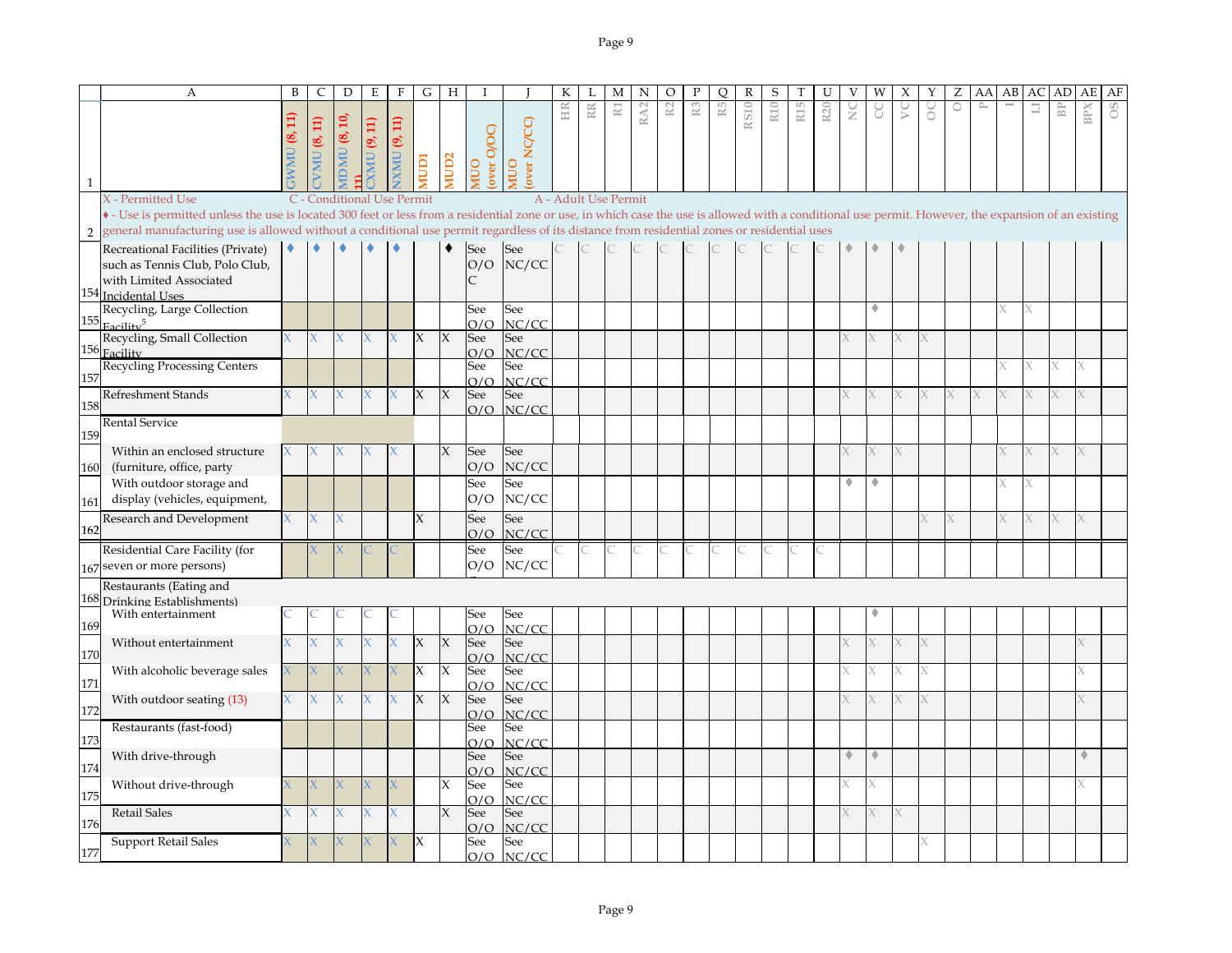|                | А                                                                                                                                                                                                     | B | C             | $\mathbf D$                 | E                          | $\mathbf F$ | G            | H                |                   |                       | К  |                      | М                     | N               | $\circ$        | ${\bf P}$      | Q              | $\mathbb R$ | $\mathsf S$ | T               | U   | V | W | Х | Υ | Z       | AA           | AB | AC | AD             | AE  | AF |
|----------------|-------------------------------------------------------------------------------------------------------------------------------------------------------------------------------------------------------|---|---------------|-----------------------------|----------------------------|-------------|--------------|------------------|-------------------|-----------------------|----|----------------------|-----------------------|-----------------|----------------|----------------|----------------|-------------|-------------|-----------------|-----|---|---|---|---|---------|--------------|----|----|----------------|-----|----|
| $\mathbf{1}$   |                                                                                                                                                                                                       |   | VMU $(8, 11)$ | $\overline{10}$<br>IDMU (8, | (9, 11)<br><b>NNIX</b>     | XMU (9, 11) | <b>ICIDI</b> | AUD <sub>2</sub> | over O/OC)<br>OUM | over NC/CC)<br>OUV    | HR | $\mathbb R$          | $\overline{\text{R}}$ | RA <sub>2</sub> | $\mathbb{R}^2$ | $\mathbb{R}^3$ | $\mathbb{R}^5$ | <b>RS10</b> | R10         | R <sub>15</sub> | R20 | ž | g | S | S | $\circ$ | $\mathbb{P}$ |    | Ħ  | B <sub>P</sub> | BPX | °° |
|                | X - Permitted Use                                                                                                                                                                                     |   |               |                             | C - Conditional Use Permit |             |              |                  |                   |                       |    | A - Adult Use Permit |                       |                 |                |                |                |             |             |                 |     |   |   |   |   |         |              |    |    |                |     |    |
|                | • - Use is permitted unless the use is located 300 feet or less from a residential zone or use, in which case the use is allowed with a conditional use permit. However, the expansion of an existing |   |               |                             |                            |             |              |                  |                   |                       |    |                      |                       |                 |                |                |                |             |             |                 |     |   |   |   |   |         |              |    |    |                |     |    |
| $\overline{2}$ | general manufacturing use is allowed without a conditional use permit regardless of its distance from residential zones or residential uses                                                           |   |               |                             |                            |             |              |                  |                   |                       |    |                      |                       |                 |                |                |                |             |             |                 |     |   |   |   |   |         |              |    |    |                |     |    |
| 178            | Sandwich Shops <sup>6</sup>                                                                                                                                                                           |   |               |                             |                            |             | X            | X                | See<br>O/O        | See<br>NC/CC          |    |                      |                       |                 |                |                |                |             |             |                 |     |   |   |   |   |         |              |    |    |                |     |    |
| 179            | Schools, Private                                                                                                                                                                                      |   |               |                             |                            |             | ٠            | ٠                | See<br>O/O        | See<br>NC/CC          |    | C                    |                       |                 |                |                |                |             |             |                 |     | ٠ | ۰ |   | ٠ | ٠       |              |    |    | 4              | ۰   |    |
| 180            | Senior Housing                                                                                                                                                                                        |   | K.            |                             |                            |             | X            | $\chi$           | See<br>O/O        | See<br>NC/CC          |    | X                    |                       | X               |                |                |                |             |             |                 |     |   |   |   |   |         |              |    |    |                |     |    |
| 181            | Shoe Shine Stands                                                                                                                                                                                     |   |               |                             |                            |             | IX.          | X                | See<br>O/O        | See<br>NC/CC          |    |                      |                       |                 |                |                |                |             |             |                 |     |   |   |   |   |         |              |    |    |                |     |    |
| 182            | Shoe Repair Shop                                                                                                                                                                                      |   | K.            |                             | X                          | X           |              | $\chi$           | See<br>O/O        | See<br>NC/CC          |    |                      |                       |                 |                |                |                |             |             |                 |     |   |   |   |   |         |              |    |    |                |     |    |
| 183            | Sign Shop                                                                                                                                                                                             |   |               |                             |                            |             |              | X                | See<br>O/O        | See<br>NC/CC          |    |                      |                       |                 |                |                |                |             |             |                 |     |   |   |   |   |         |              |    |    |                | X   |    |
| 184            | <b>Skating Rinks</b>                                                                                                                                                                                  |   |               |                             |                            |             |              |                  | See<br>O/O        | See<br>NC/CC          |    |                      |                       |                 |                |                |                |             |             |                 |     |   |   |   |   |         |              |    |    |                |     |    |
| 185            | <b>Stationery Stores</b>                                                                                                                                                                              |   |               |                             |                            |             | X            | X                | See<br>O/O        | See<br>NC/CC          |    |                      |                       |                 |                |                |                |             |             |                 |     |   |   |   |   |         |              |    |    |                | X   |    |
| 186            | <b>Statue Shop</b>                                                                                                                                                                                    |   |               |                             |                            |             |              |                  |                   |                       |    |                      |                       |                 |                |                |                |             |             |                 |     |   |   |   |   |         |              |    |    |                |     |    |
| 187            | Outdoor display                                                                                                                                                                                       |   |               |                             |                            |             |              |                  | See<br>O/O        | See<br>NC/CC          |    |                      |                       |                 |                |                |                |             |             |                 |     |   |   |   |   |         |              |    |    |                |     |    |
|                | Storage Lots and Mini-                                                                                                                                                                                |   |               |                             |                            |             |              |                  |                   |                       |    |                      |                       |                 |                |                |                |             |             |                 |     |   |   |   |   |         |              |    |    |                |     |    |
|                | 188 Warehouses                                                                                                                                                                                        |   |               |                             |                            |             |              |                  |                   |                       |    |                      |                       |                 |                |                |                |             |             |                 |     |   |   |   |   |         |              |    |    |                |     |    |
| 189            | Indoor                                                                                                                                                                                                |   |               |                             |                            |             |              |                  | See<br>O/O        | Not<br>allowed        |    |                      |                       |                 |                |                |                |             |             |                 |     |   |   |   |   |         |              |    |    |                |     |    |
| 190            | Outdoor                                                                                                                                                                                               |   |               |                             |                            |             |              |                  | See<br>O/O        | <b>Not</b><br>allowed |    |                      |                       |                 |                |                |                |             |             |                 |     |   |   |   |   |         |              |    |    |                |     |    |
|                | Swim Schools/Center with<br>191 Incidental Commercial Uses                                                                                                                                            |   |               |                             |                            |             |              |                  | See<br>O/O        | See<br>NC/CC          |    |                      |                       |                 |                |                |                |             |             |                 |     |   |   |   |   |         |              |    |    |                |     |    |
| 192            | Taxidermist                                                                                                                                                                                           |   |               |                             |                            |             |              |                  | See               | See<br>NC/CC          |    |                      |                       |                 |                |                |                |             |             |                 |     |   |   |   |   |         |              |    |    |                |     |    |
| 193            | Theaters (excludes open air)                                                                                                                                                                          |   |               |                             |                            |             |              | X                | O/O<br>See        | See                   |    |                      |                       |                 |                |                |                |             |             |                 |     |   |   |   |   |         |              |    |    |                |     |    |
| 194            | <b>Tire Recapping</b>                                                                                                                                                                                 |   |               |                             |                            |             |              |                  | O/O<br>See        | NC/CC<br>See          |    |                      |                       |                 |                |                |                |             |             |                 |     |   |   |   |   |         |              | X. |    |                |     |    |
| 195            | <b>Trade and Vocational Schools</b>                                                                                                                                                                   |   |               |                             |                            |             | X            | X                | O/O<br>See        | NC/CC<br>See          |    |                      |                       |                 |                |                |                |             |             |                 |     |   |   |   |   |         |              |    |    |                | X   |    |
|                | Transfer, Moving and Storage                                                                                                                                                                          |   |               |                             |                            |             |              |                  | O/O<br>See        | NC/CC<br>See          |    |                      |                       |                 |                |                |                |             |             |                 |     |   |   |   |   |         |              |    |    |                |     |    |
|                | 196 Facilities<br><b>Truck Wash</b>                                                                                                                                                                   |   |               |                             |                            |             |              |                  | O/O<br>See        | NC/CC<br>See          |    |                      |                       |                 |                |                |                |             |             |                 |     |   |   |   |   |         |              |    |    |                |     |    |
| 197            |                                                                                                                                                                                                       |   |               |                             |                            |             |              |                  | O/O               | NC/CC                 |    |                      |                       |                 |                |                |                |             |             |                 |     |   |   |   |   |         |              |    |    |                |     |    |
| 198            | <b>Upholstery Shops</b>                                                                                                                                                                               |   |               |                             |                            |             |              |                  | See<br>O/O        | See<br>NC/CC          |    |                      |                       |                 |                |                |                |             |             |                 |     |   |   |   |   |         |              |    |    |                | X.  |    |